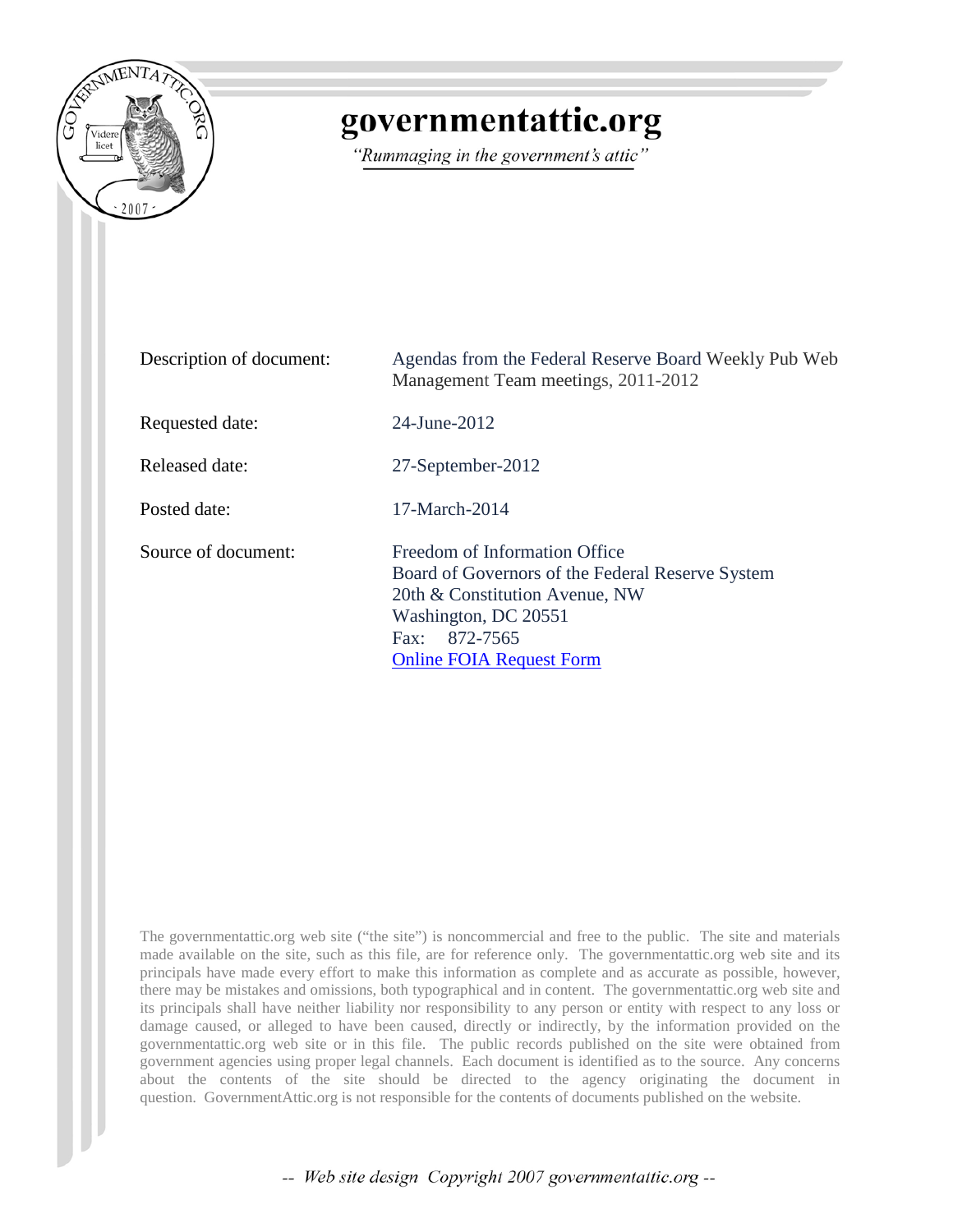

BOARD OF GOVERNORS or THE **FEDERAL RESERVE SYSTEM**  WASHINGTON, D. C. 20551

ADDRESS OFFICIAL CORRESPONDENCE

September 27, 2012

This is in response to your correspondence dated June 24, 2012, and received by the Board on June 25. Pursuant to the Freedom of Information Act (the "Act"), 5 U.S.C. § 552, you request:

a copy of the agendas and minutes/notes from the FRB PUBWEB Committee for whatever span of time is readily retrievable within a two hour time period. PUB WEB is the FRB working group that evaluates what information should be published in the FRB website.

Staff searched Board records and located information responsive to your request, i.e., agendas from the PUBWEB Management Team meetings.<sup>1</sup> I have determined, however, that portions of these documents contain or consist of Board staff's internal deliberative analysis and pre-decisional recommendations. Such information is subject to withholding and will be withheld under the authority of exemption 5 of the Act, 5 U.S.C.  $§$  552(b)(5). The documents have been reviewed under the requirements of subsection (b) of the Act, 5 U.S.C. § 552(b), and all reasonably segregable nonexempt information will be provided to you. The documents being released to you will indicate the amount of information that has been withheld and the applicable exemption.

<sup>&</sup>lt;sup>1</sup> In your request, you indicate that you are interested in the "PUBWEB Committee" and assert that "PUBWEB is the FRB working group that evaluates what information should be published on the FRB website." Please be advised that the Board does not have a "PUBWEB committee" that evaluates what information should be published on the Board's public website. Rather, each division is responsible for identifying records that it considers appropriate for posting, and the Pub Web Management Team meets to discuss resource allocation, timing, legal, and other technical and communications issues. Because the Board does not have a "PUB WEB Committee" of the sort described in your FOIA request, your request is interpreted as covering the agendas from Pub Web Management Team meetings, as no formal minutes or notes were prepared.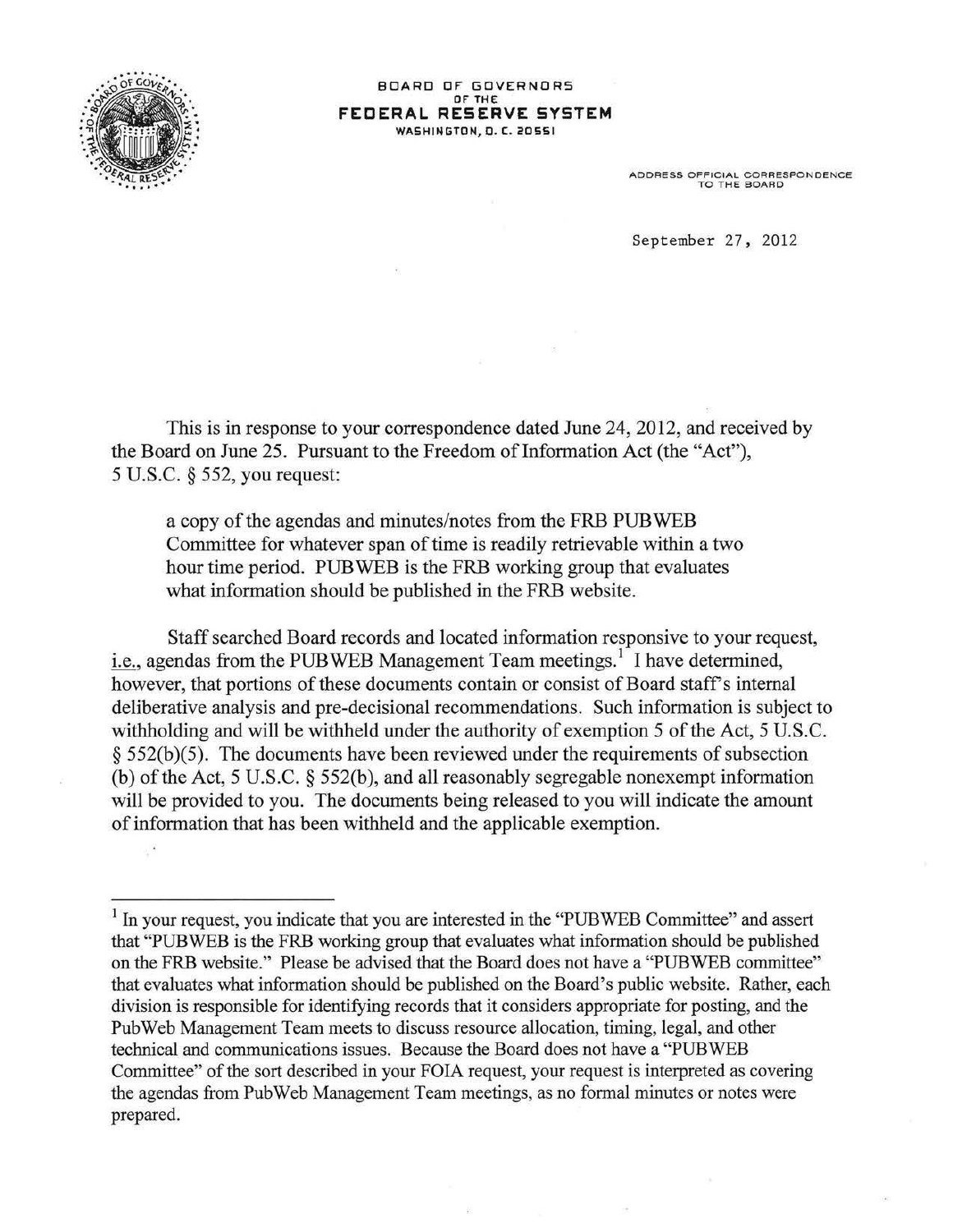Your request for information, therefore, is granted in part and denied in part for the reasons stated above. The Board's Freedom of Information office will provide you with the documents being made available to you pursuant to this authorization under separate cover. If you believe you have a legal right to any information that is being withheld, you may appeal this determination.<sup>2</sup>

Very truly yours,

Margaret Mgnoster

Margaret McCloskey Shanks Associate Secretary of the Board

<sup>&</sup>lt;sup>2</sup> Please note that an appeal must be filed (that is, received by the Board) within 10 working days of the date on which the denial was issued or the date on which documents in partial response to the request were transmitted to you, whichever is later. You may submit your appeal by mail, addressed to the Freedom of Information Office, Board of Governors of the Federal Reserve System, 20th & C Street, N.W., Washington, D.C., 20551, by facsimile, to 202-872-7565, or electronically, to FOIA-Appeals@frb.gov. Please be aware that submitting an appeal by postal mail can result in delays due to mail processing. The Board's regulations regarding FOIA appeals are located at 12 CFR 261 .13(i).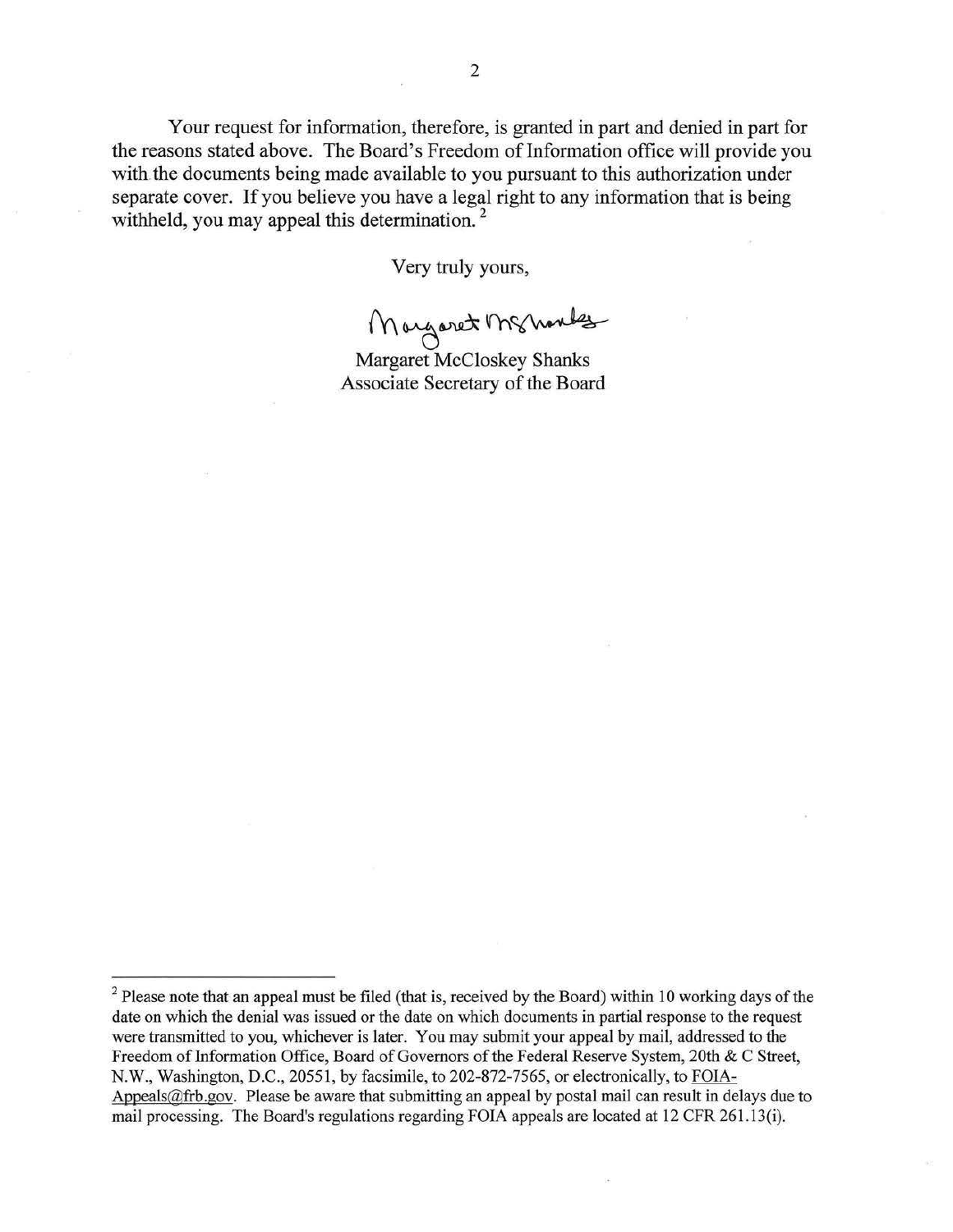# PubWeb Management Weekly Meeting **January 05, 2011**

### **ColdFusion to .NET migration priorities**



### **PubWeb RedDot Strategic Initiatives (as established by PSC)**

| <b>Securities Underwriting and Dealing Subsidiaries</b> |                                     |
|---------------------------------------------------------|-------------------------------------|
| (b)(5)<br>Start date: 10/1/10                           |                                     |
| <b>Financial Holding Companies</b>                      |                                     |
| (b)(5)<br>Start date: 10/1/10                           |                                     |
| <b>Board Meetings</b>                                   |                                     |
| (b)(5)                                                  |                                     |
| (b)(5)<br>Start date: 9/27/10                           |                                     |
| <b>Next Batch to Kick off 1/21</b><br>(b)(5)            |                                     |
| <b>RESEARCH</b>                                         | <b>BDM</b>                          |
| <b>Statistical Release Redesign:</b>                    | (b)(5)                              |
| (b)(5)                                                  |                                     |
|                                                         |                                     |
|                                                         |                                     |
|                                                         |                                     |
|                                                         | <b>BS&amp;R</b>                     |
| Z.1 Tool:                                               | <b>Online registration/catalog:</b> |
| (b)(5)                                                  | Demo successful, (b)(5)             |
|                                                         |                                     |
|                                                         |                                     |
|                                                         |                                     |

### **Regulatory Reform**

(b)(5)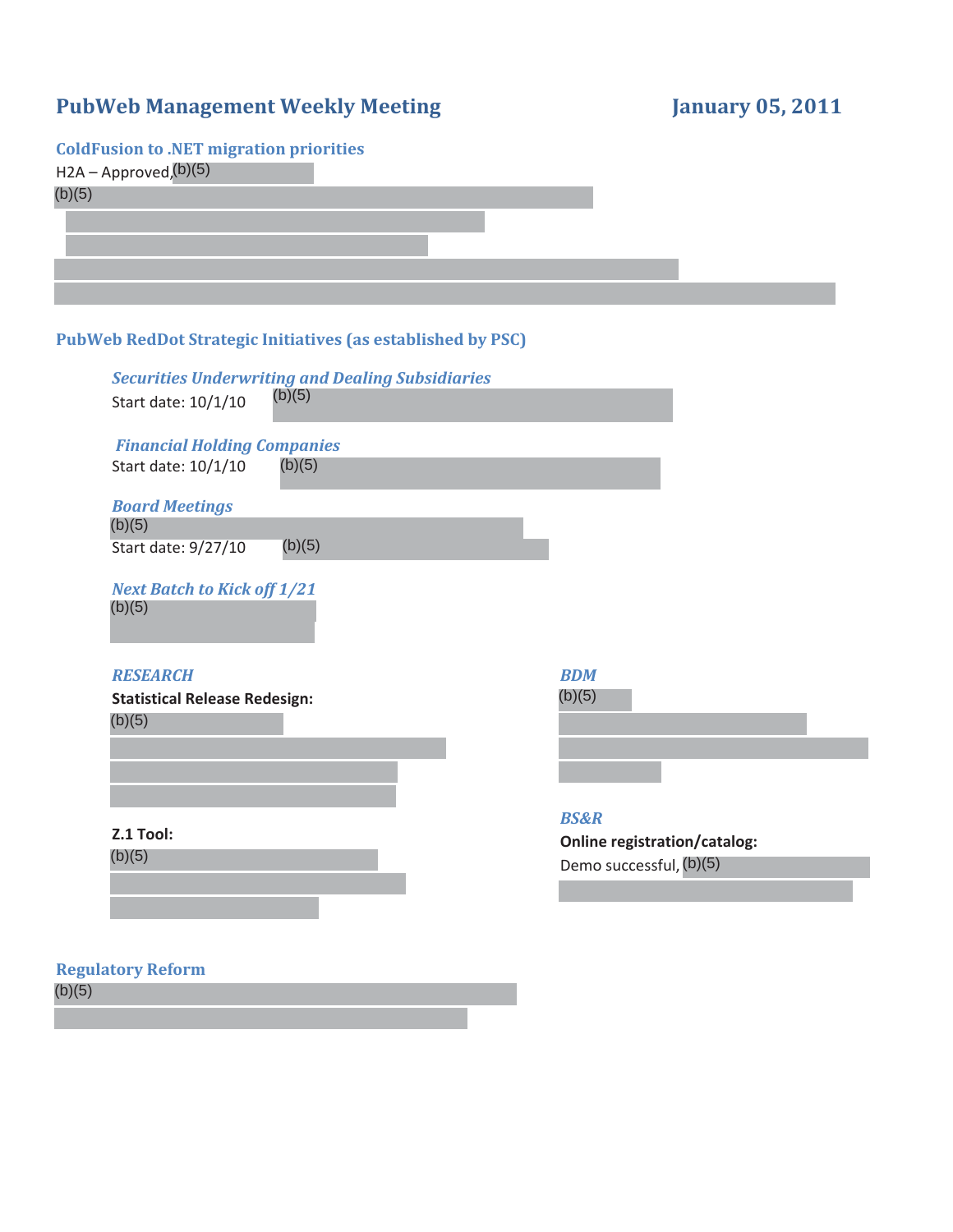### **Online Video Platform (OVP) on PubWeb**  (b)(5)

**Latest requests from Economists (Research)** (b)(5)

**Other Issues**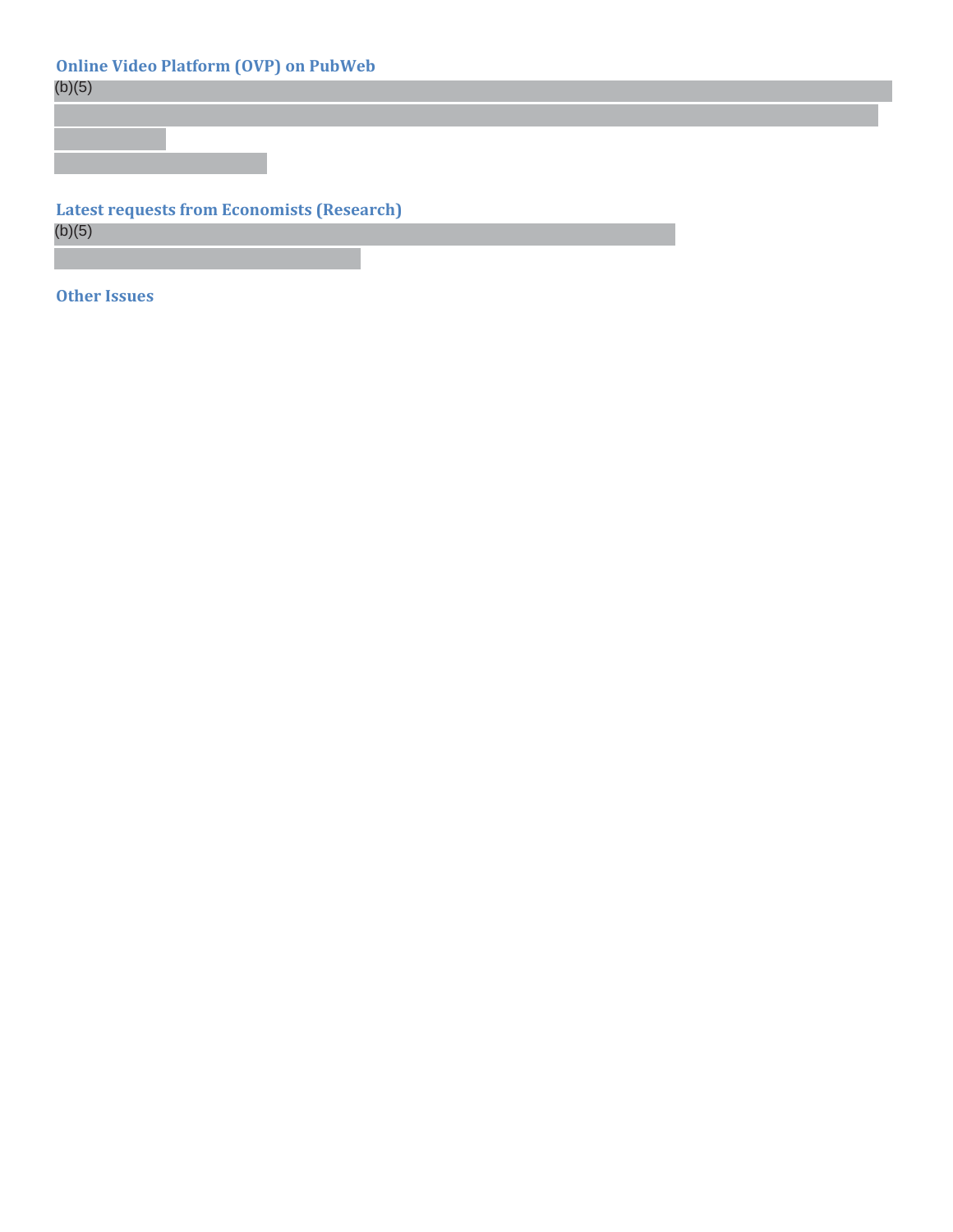### PubWeb Management Weekly Meeting **January 10, 2011**

### **Online Video Platform (OVP) on PubWeb**

Development and build out has been started, weekly meetings on Mondays at 3:30 and weekly calls with Brightcove are held. (b)(5)

### **New FAQs: Addressing Current Issue Initiative**   $(h)/F$

### **ColdFusion to .NET migration priorities**

H2A – Approved, (b)(5)

 $(b)(5)$ 

### **PubWeb RedDot Strategic Initiatives (as established by PSC)**

|                                                         | <b>Securities Underwriting and Dealing Subsidiaries</b> |                              |
|---------------------------------------------------------|---------------------------------------------------------|------------------------------|
| Start date: 10/1/10                                     | (b)(5)                                                  |                              |
| <b>Financial Holding Companies</b>                      | (b)(5)                                                  |                              |
| Start date: 10/1/10                                     |                                                         |                              |
| <b>Board Meetings</b>                                   |                                                         |                              |
| (b)(5)                                                  |                                                         |                              |
| Start date: 9/27/10                                     | (b)(5)                                                  |                              |
| <b>Next Batch to Kick off <math>1/21</math>: (b)(5)</b> |                                                         |                              |
| <b>RESEARCH</b>                                         |                                                         | <b>BDM</b>                   |
| <b>Statistical Release Redesign:</b>                    |                                                         | (b)(5)                       |
| (b)(5)                                                  |                                                         |                              |
|                                                         |                                                         |                              |
|                                                         |                                                         |                              |
|                                                         |                                                         |                              |
|                                                         |                                                         | <b>BS&amp;R</b>              |
| Z.1 Tool:                                               |                                                         | Online registration/catalog: |
| (b)(5)                                                  |                                                         | Demo successful, (b)(5)      |
|                                                         |                                                         |                              |
|                                                         |                                                         |                              |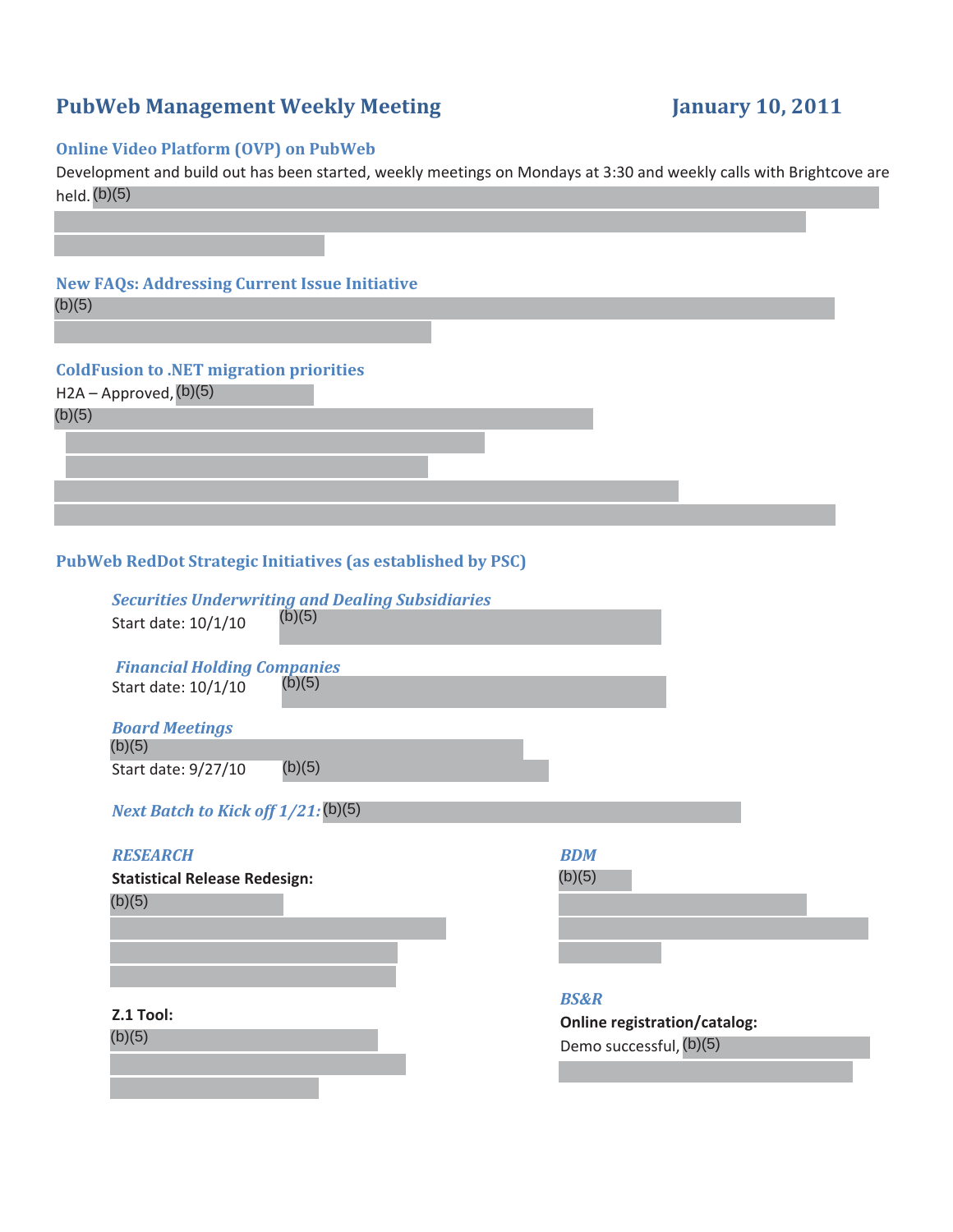### **Regulatory Reform**   $(b)(5)$

**Other Issues**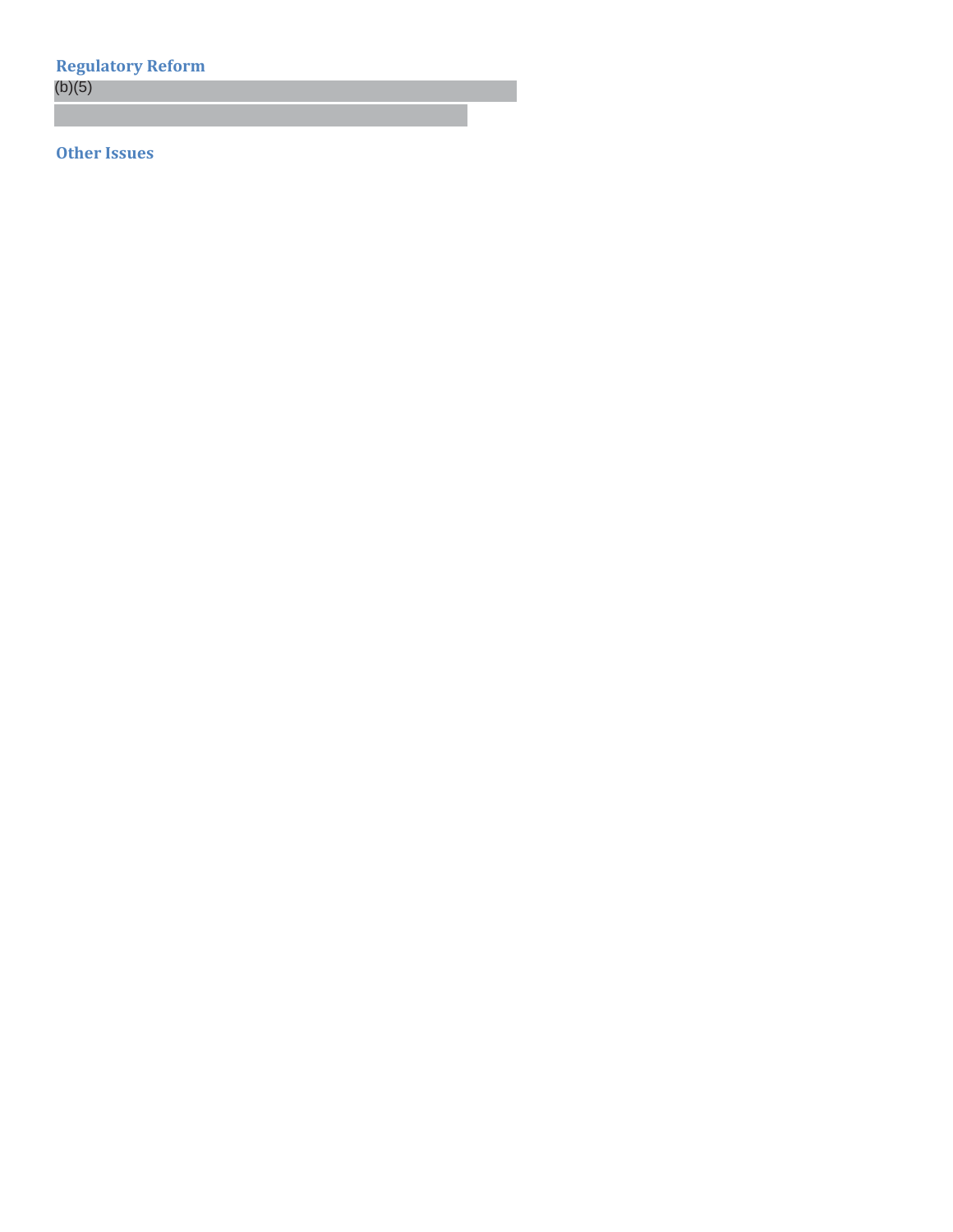# PubWeb Management Weekly Meeting **January 12, 2011**

| <b>ColdFusion to .NET migration priorities</b> |  |
|------------------------------------------------|--|
| (b)(5)                                         |  |
|                                                |  |
|                                                |  |
|                                                |  |
|                                                |  |
|                                                |  |

### **RedDot Strategic Initiatives (as established by PSC)**

*Securities Underwriting and Dealing Subsidiaries* Start date: 10/1/10 *Financial Holding Companies* Start date: 10/1/10 *Board Meetings*  Proceeding with build out.  $(b)(5)$ *Edgar to schedule kick offs for next batch:*  (b)(5) *RESEARCH*  **Statistical Release Redesign: Z.1 Tool:**  *BDM BS&R*  **Online registration/catalog:** Client demo successful, approved. (b)(5) (b)(5) (b)(5) (b)(5)  $(b)(5)$ (b)(5)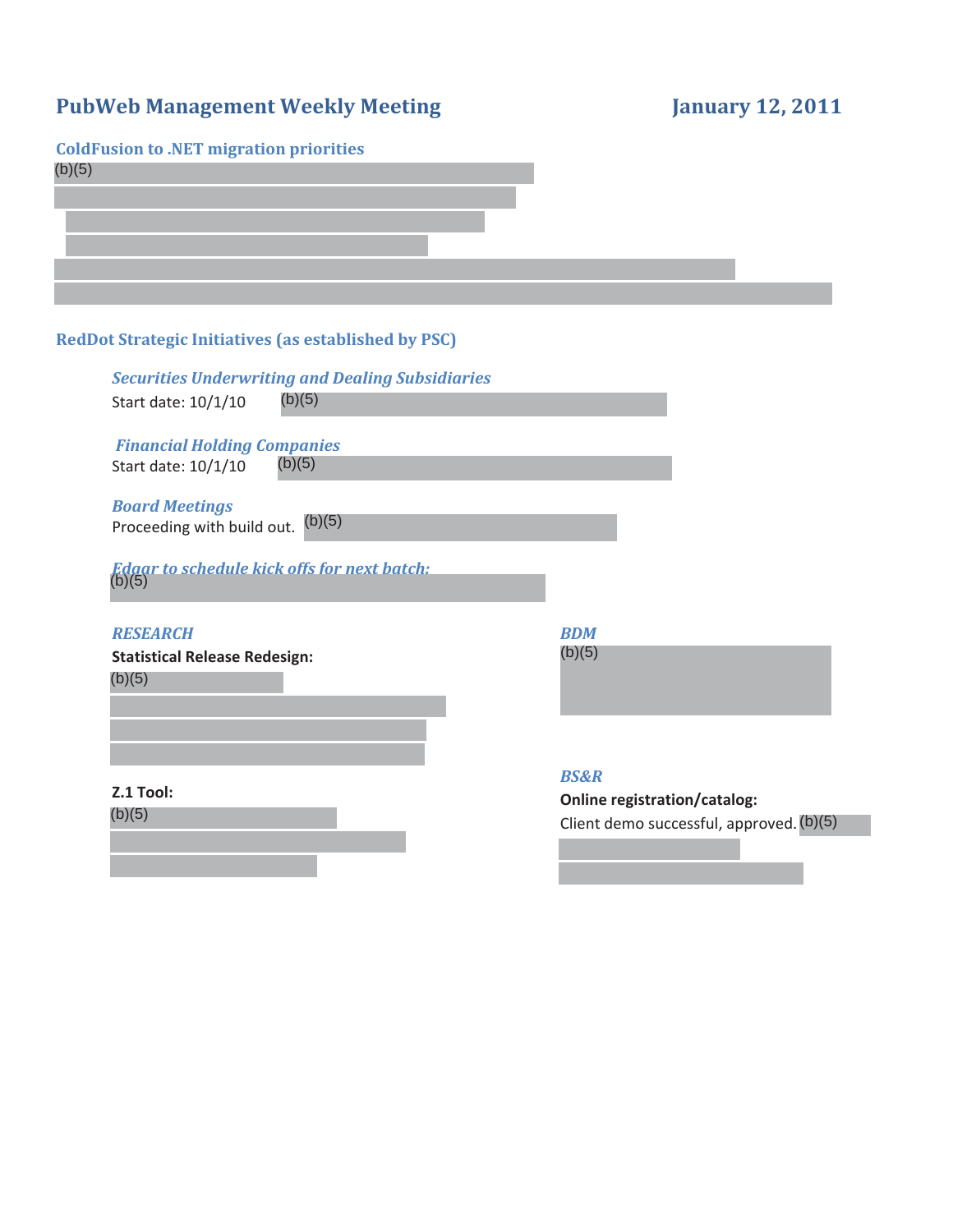### **Online Video Platform (OVP) on PubWeb**

Development and build out has been started, weekly meetings on Mondays at 3:30 and weekly calls with Brightcove are held. (b)(5)

**New FAQs: Addressing Current Issue Initiative** 

(b)(5)

**Other Issues**  (b)(5)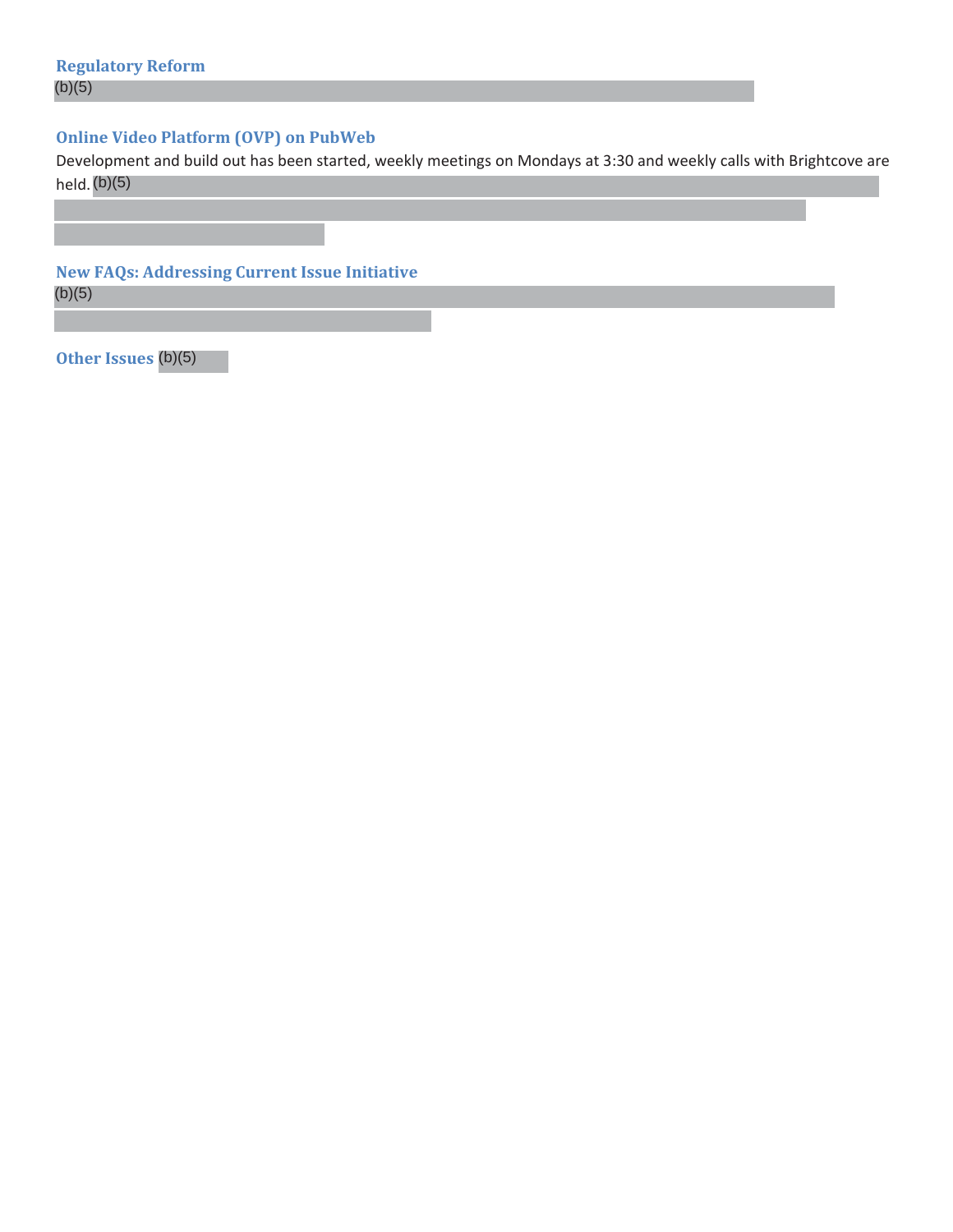# PubWeb Management Weekly Meeting **January 19, 2011**

|                           | <b>Currency Budget</b><br>(b)(5)                            |                                                              |                                  |                                                  |
|---------------------------|-------------------------------------------------------------|--------------------------------------------------------------|----------------------------------|--------------------------------------------------|
|                           | <b>ColdFusion to .NET migration priorities</b><br>(b)(5)    |                                                              |                                  |                                                  |
|                           | (b)(5)                                                      |                                                              |                                  |                                                  |
|                           |                                                             |                                                              |                                  |                                                  |
|                           |                                                             |                                                              |                                  |                                                  |
|                           |                                                             |                                                              |                                  |                                                  |
|                           |                                                             | <b>RedDot Strategic Initiatives (as established by PSC):</b> |                                  |                                                  |
|                           |                                                             | <b>Securities Underwriting and Dealing Subsidiaries</b>      |                                  |                                                  |
|                           | Start date: 10/1/10                                         | (b)(5)                                                       |                                  |                                                  |
|                           | <b>Financial Holding Companies</b>                          |                                                              |                                  |                                                  |
|                           | Start date: 10/1/10                                         | (b)(5)                                                       |                                  |                                                  |
|                           | <b>Board Meetings</b><br>Start date: 9/27/10                | (b)(5)                                                       |                                  |                                                  |
|                           | <b>Application Filing Information</b><br>Start date: 2/1/11 | (b)(5)                                                       |                                  |                                                  |
|                           | <b>Survey of Consumer Finances</b><br>Start date: 2/1/11    | (b)(5)                                                       |                                  |                                                  |
|                           | <b>Project Updates</b>                                      |                                                              |                                  |                                                  |
| <b>RESEARCH</b>           |                                                             |                                                              | <b>BDM</b><br>(b)(5)             |                                                  |
|                           | <b>Statistical Release Redesign: (b)(5)</b>                 |                                                              |                                  |                                                  |
|                           |                                                             |                                                              |                                  |                                                  |
|                           |                                                             |                                                              |                                  |                                                  |
| <b>Z.1 Tool:</b> $(b)(5)$ |                                                             |                                                              |                                  |                                                  |
|                           |                                                             |                                                              | <b>BS&amp;R</b>                  | <b>International Training and Assistance</b>     |
|                           |                                                             |                                                              | online registration and catalog: |                                                  |
| (b)(5)                    |                                                             |                                                              | (b)(5)                           | Final pdf received from client, ready to launch. |
|                           |                                                             |                                                              |                                  |                                                  |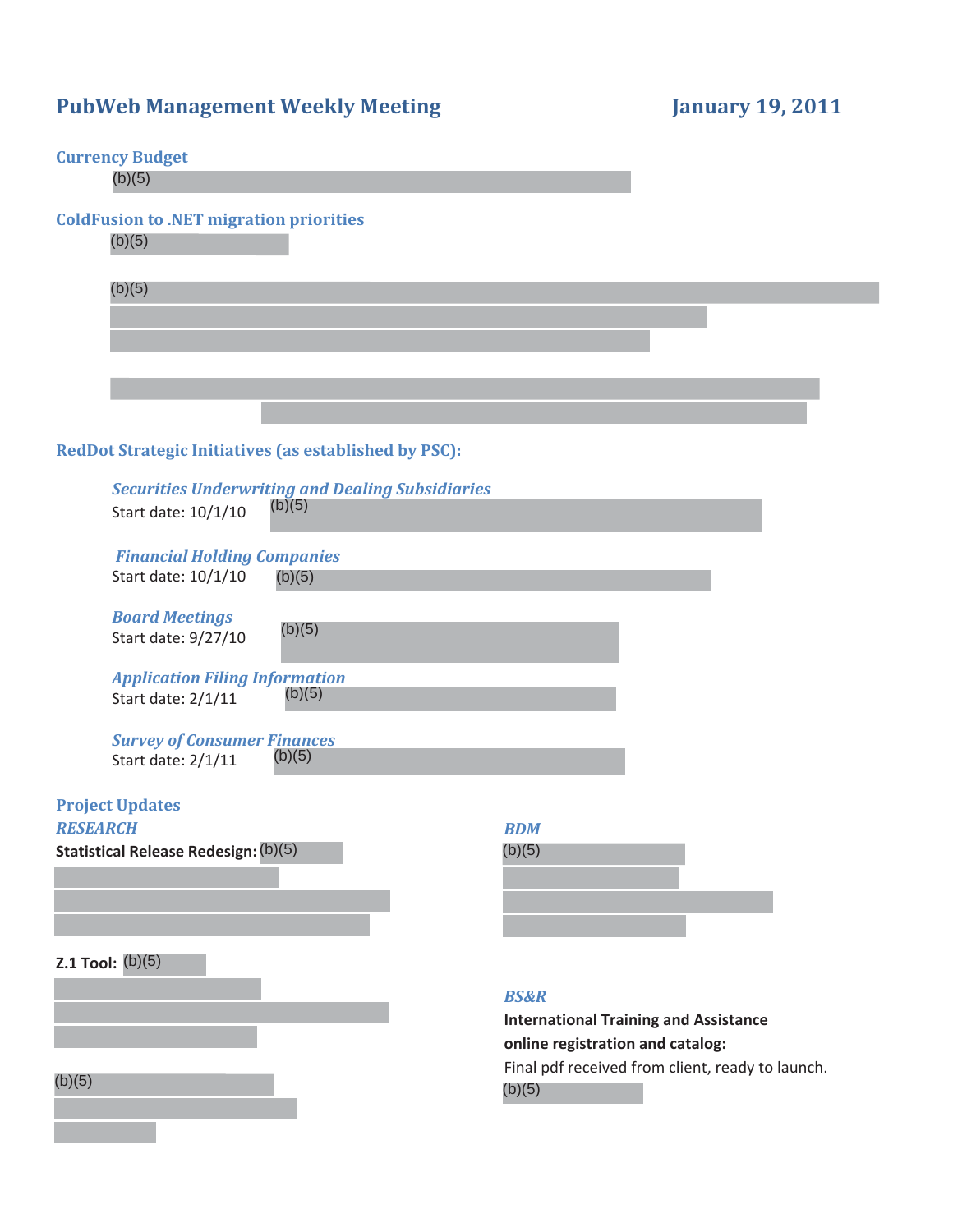### **Online Video Platform (OVP) on PubWeb**

Weekly meeting with all three teams: today at 2pm, weekly conf calls with Brightcove: Wednesdays at 1. (b)(5)

| (b)(5)                |  |  |
|-----------------------|--|--|
|                       |  |  |
|                       |  |  |
|                       |  |  |
| (b)(5)                |  |  |
|                       |  |  |
|                       |  |  |
| <b>FAQ Initiative</b> |  |  |
| (b)(5)                |  |  |
|                       |  |  |
| <b>Other Issues</b>   |  |  |
| (b)(5)                |  |  |
|                       |  |  |
|                       |  |  |
|                       |  |  |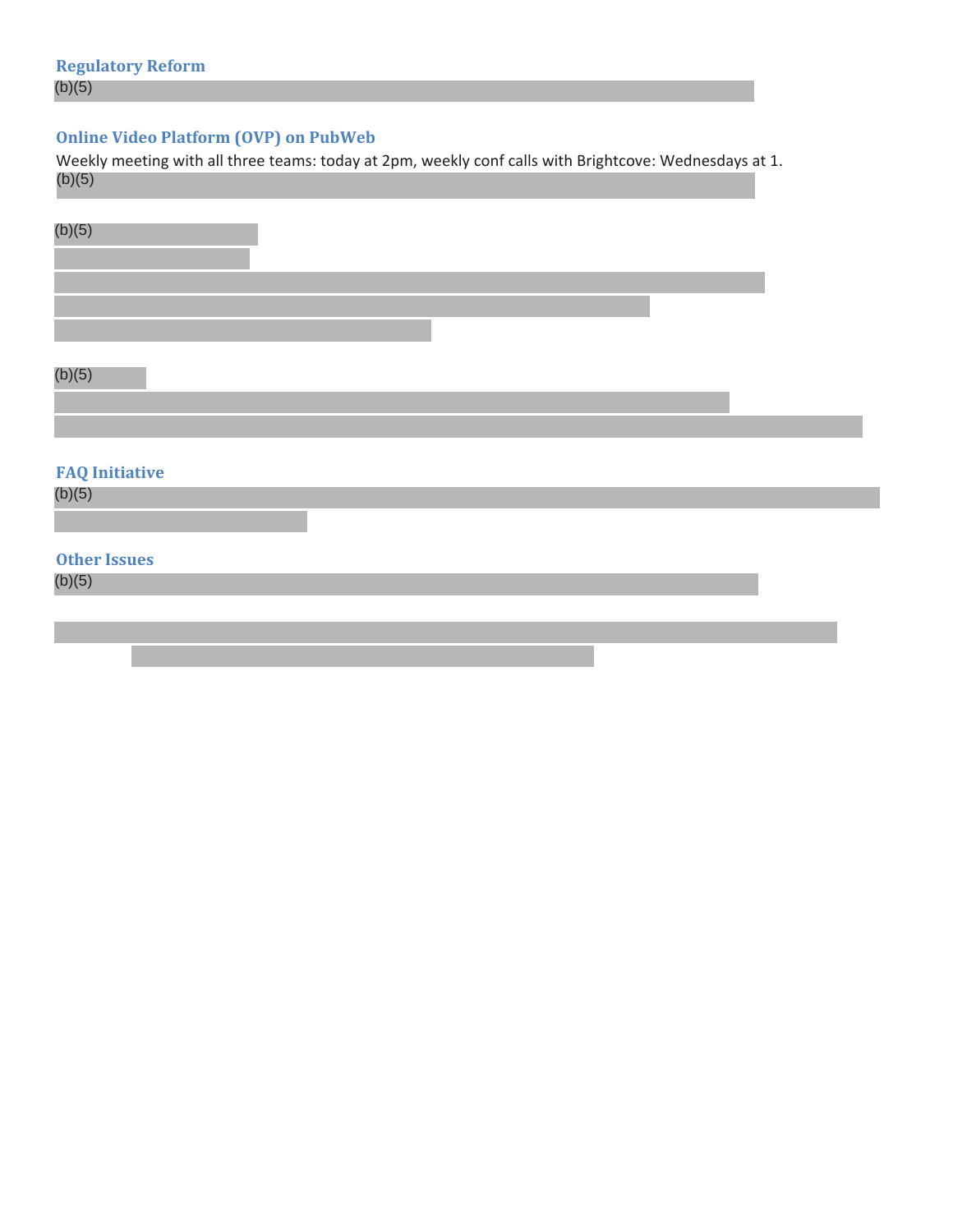### PubWeb Management Weekly Meeting **January 26, 2011**

**ITA Registration and Online Catalog: LAUNCHED: 1/24/11**

# **Migration Initiatives (ColdFusion to .NET) RedDot Strategic Initiatives (as established by PSC):** *Securities Underwriting and Dealing Subsidiaries and Financial Holding Companies* Start date: 10/1/10 *Board Meetings*  Start date: 9/27/10 *Application Filing Information Survey of Consumer Finances*  **Project Updates** *RESEARCH*  **Statistical Release Redesign:**  (b)(5) **Z.1 Tool:** (b)(5) **Census Pages:**  (b)(5)*BDM DCCA*  **Consumer Research:**  (b)(5)  $(b)(5)$ (b)(5)  $(b)(5)$  $(b)(5)$  $(b)(5)$  $(b)(5)$ (b)(5)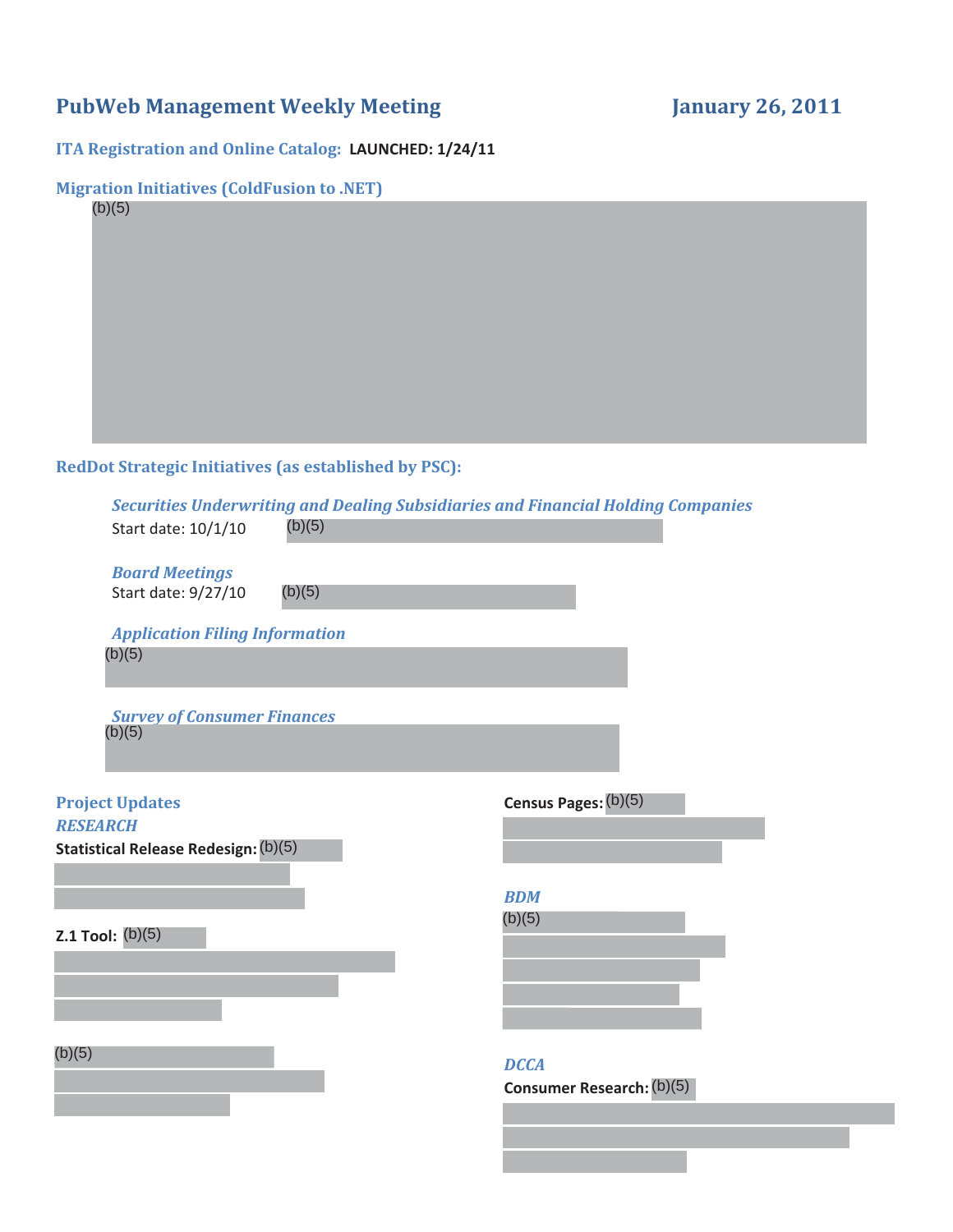# **Online Video Platform (OVP) on PubWeb**

(b)(5) (b)(5)

### **FAQ Initiative**

 $(b)(5)$ 

### **Other Issues**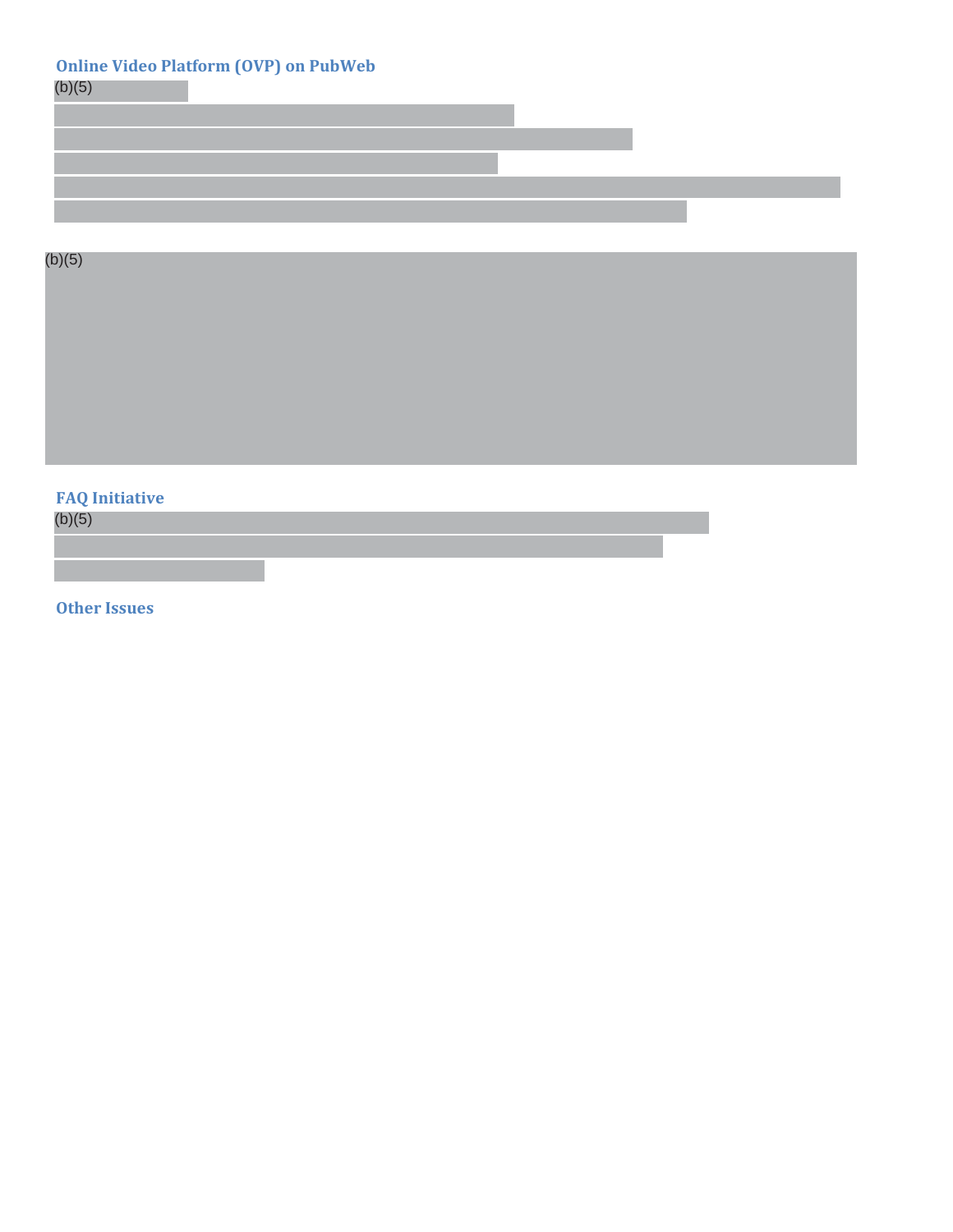### PubWeb Management Weekly Meeting February 9, 2011

### **Launched!**

H2A Migration to .NET: LAUNCHED 1/31 ITA Registration and Online Catalog: LAUNCHED 1/24/11 Securities Underwriting and Dealing Subsidiaries: LAUNCHED 1/26/11 Financial Holding Companies*:* LAUNCHED 1/26/11

### **Migration Initiatives (ColdFusion to .NET)**

| (b)(5) |  |
|--------|--|
|        |  |
|        |  |
|        |  |
| (b)(5) |  |
|        |  |

### **RedDot Strategic Initiatives (as established by PSC):**

| <b>Board Meetings</b><br>(b)(5)              |        |  |
|----------------------------------------------|--------|--|
| Start date: 9/27/10                          | (b)(5) |  |
| <b>Survey of Consumer Finances</b><br>(b)(5) |        |  |
| <b>Annlication Filing Information</b>        |        |  |

### *Application Filing Information*



### **Project Updates**





### *DCCA*

**New Consumer Research Section:**  (b)(5)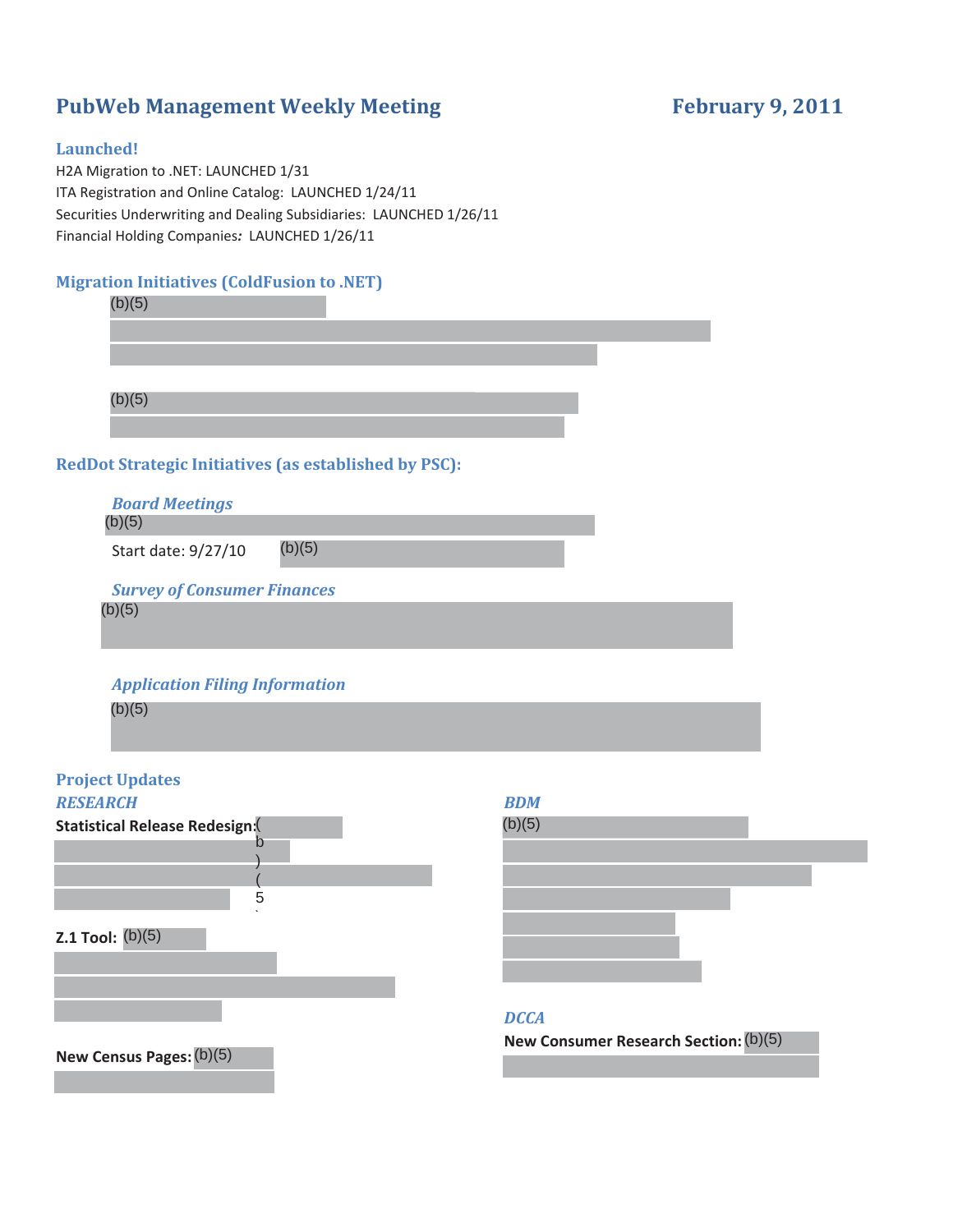# **OVP Online Video Platform – Launch March 4, 2011**

| (b)(5)                                       |  |  |  |
|----------------------------------------------|--|--|--|
|                                              |  |  |  |
|                                              |  |  |  |
|                                              |  |  |  |
|                                              |  |  |  |
| (b)(5)                                       |  |  |  |
|                                              |  |  |  |
|                                              |  |  |  |
|                                              |  |  |  |
|                                              |  |  |  |
|                                              |  |  |  |
|                                              |  |  |  |
|                                              |  |  |  |
|                                              |  |  |  |
| FAQ Initiative - <sup>(b)(5)</sup><br>(b)(5) |  |  |  |
|                                              |  |  |  |
|                                              |  |  |  |
|                                              |  |  |  |
|                                              |  |  |  |
|                                              |  |  |  |
|                                              |  |  |  |
|                                              |  |  |  |
|                                              |  |  |  |
| <b>Other Issues</b>                          |  |  |  |

(b)(5)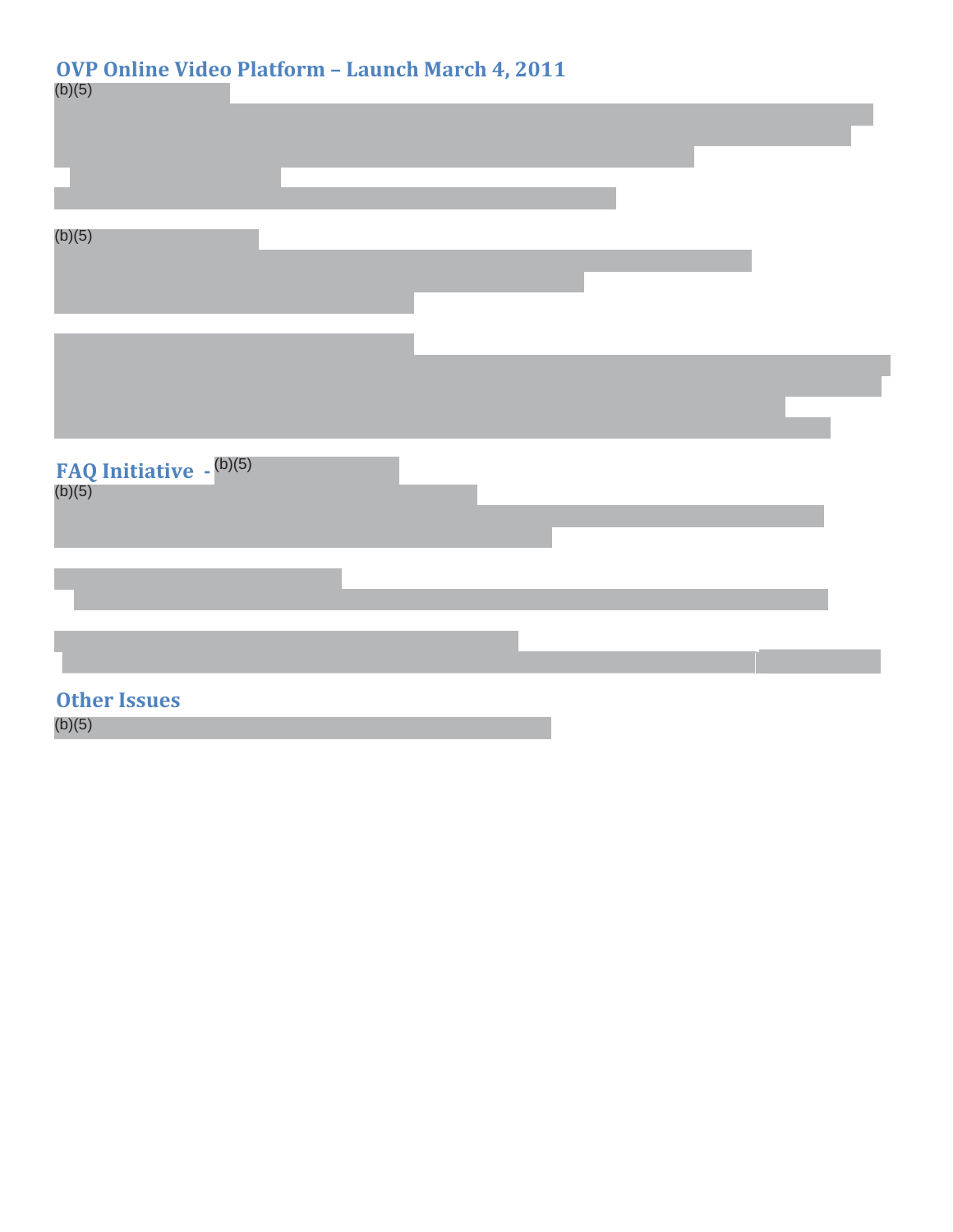# PubWeb Management Weekly Meeting February 16, 2011

### **Migration Initiatives (ColdFusion to .NET)**



### **RedDot Strategic Initiatives (as established by PSC):**

| <b>Board Meetings</b><br>(b)(5)       |        |
|---------------------------------------|--------|
| Start date: 9/27/10                   | (b)(5) |
| <b>Application Filing Information</b> |        |
| (b)(5)                                |        |
| Start date: 2/1/11                    | (b)(5) |
| <b>Survey of Consumer Finances</b>    |        |
| (b)(5)                                |        |
| Start date: 2/1/11                    | (b)(5) |

### **Project Updates**

### *RESEARCH*

**Statistical Release Redesign:**  (b)(5)

**Z.1 Tool:** (b)(5)

**New Census Pages:** 



### *DCCA*

**New Consumer Research Section:**  (b)(5) (b)(5)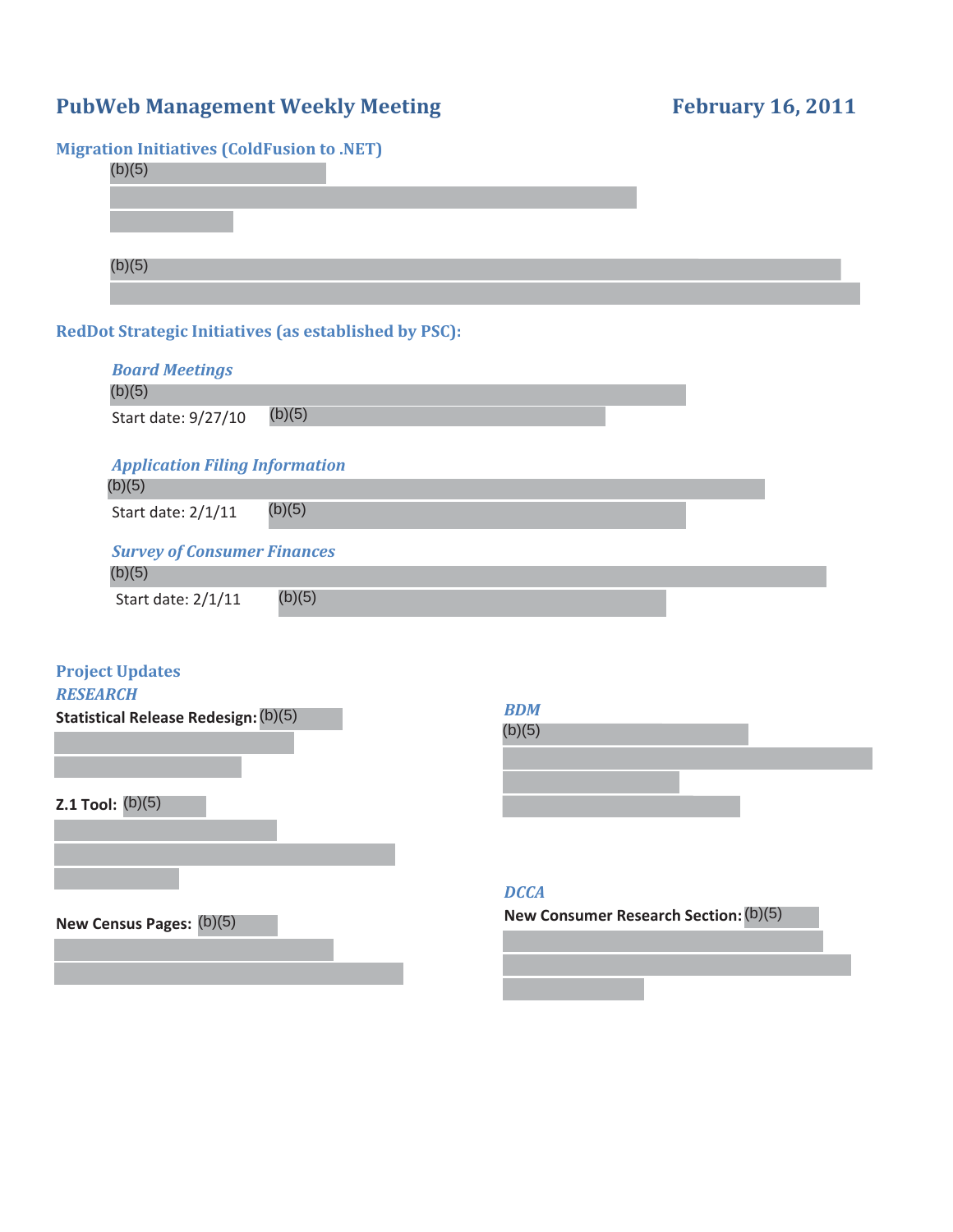| (b)(5)                                   | <b>OVP Online Video Platform - Launch March 4, 2011 (march 3 after 6pm)</b> |  |
|------------------------------------------|-----------------------------------------------------------------------------|--|
|                                          |                                                                             |  |
| <b>FAQ Initiative - (b)(5)</b><br>(b)(5) |                                                                             |  |
| <b>Other Issues</b><br>(b)(5)            |                                                                             |  |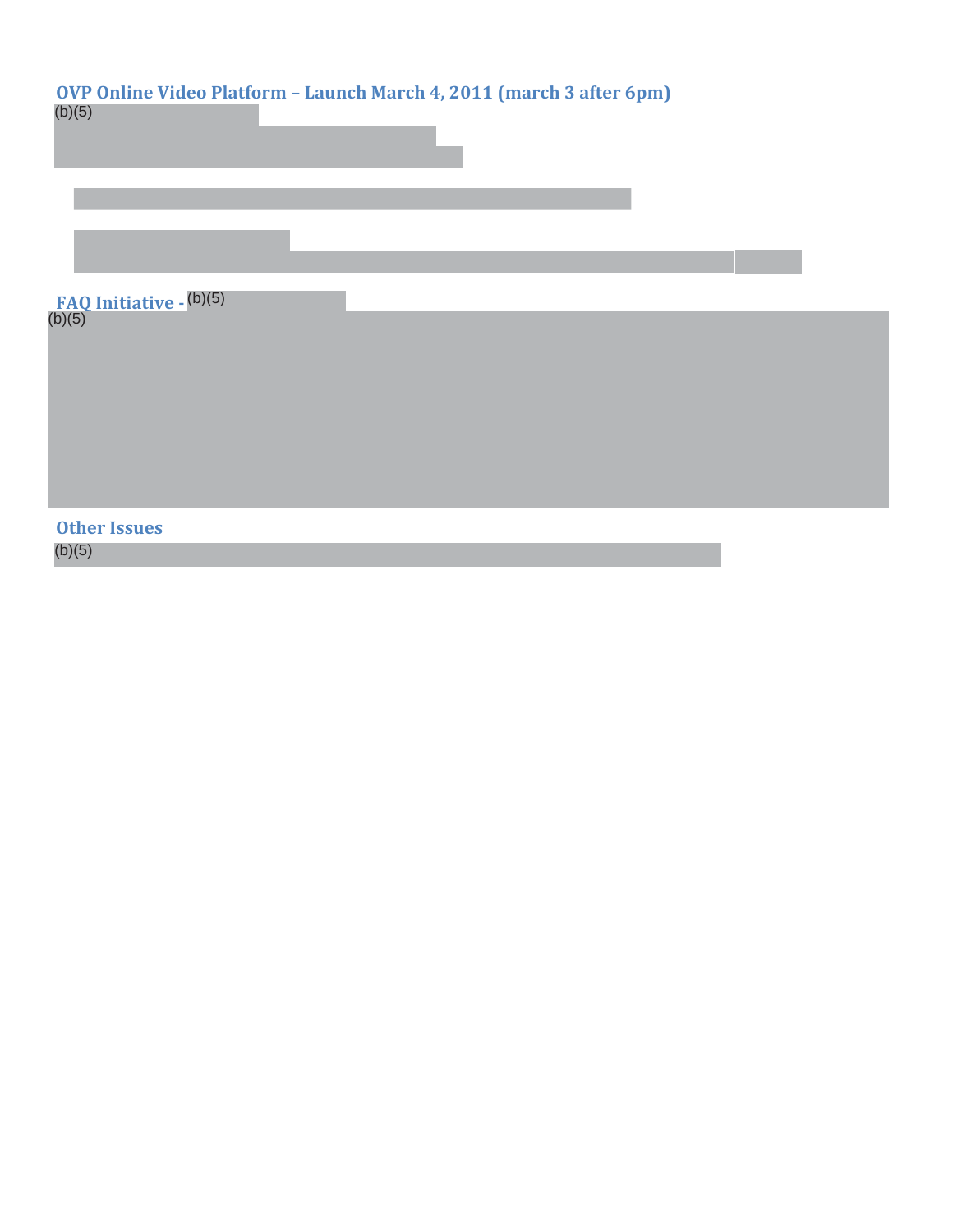### **PubWeb Management Weekly Meeting February 23, 2011**

**Migration Initiatives (ColdFusion to .NET)**  $(b)(5)$ 

# **RedDot Strategic Initiatives (as established by PSC):** *Board Meetings* Start date: 9/27/10 *Application Filing Information* (b)(5)  $(b)(5)$

### Start date: 2/1/11 *Survey of Consumer Finances* Start date: 2/1/11  $(b)(5)$  $(b)(5)$ (b)(5) (b)(5)

### **Project Updates** *RESEARCH*

**Statistical Release Redesign:** (b)(5)

**Z.1 Tool:** (b)(5)

**New Census Pages:** (b)(5)

Launch date: February 17 @ 2pm w/ press release



### *DCCA*

**New Consumer Research Section:** (b)(5)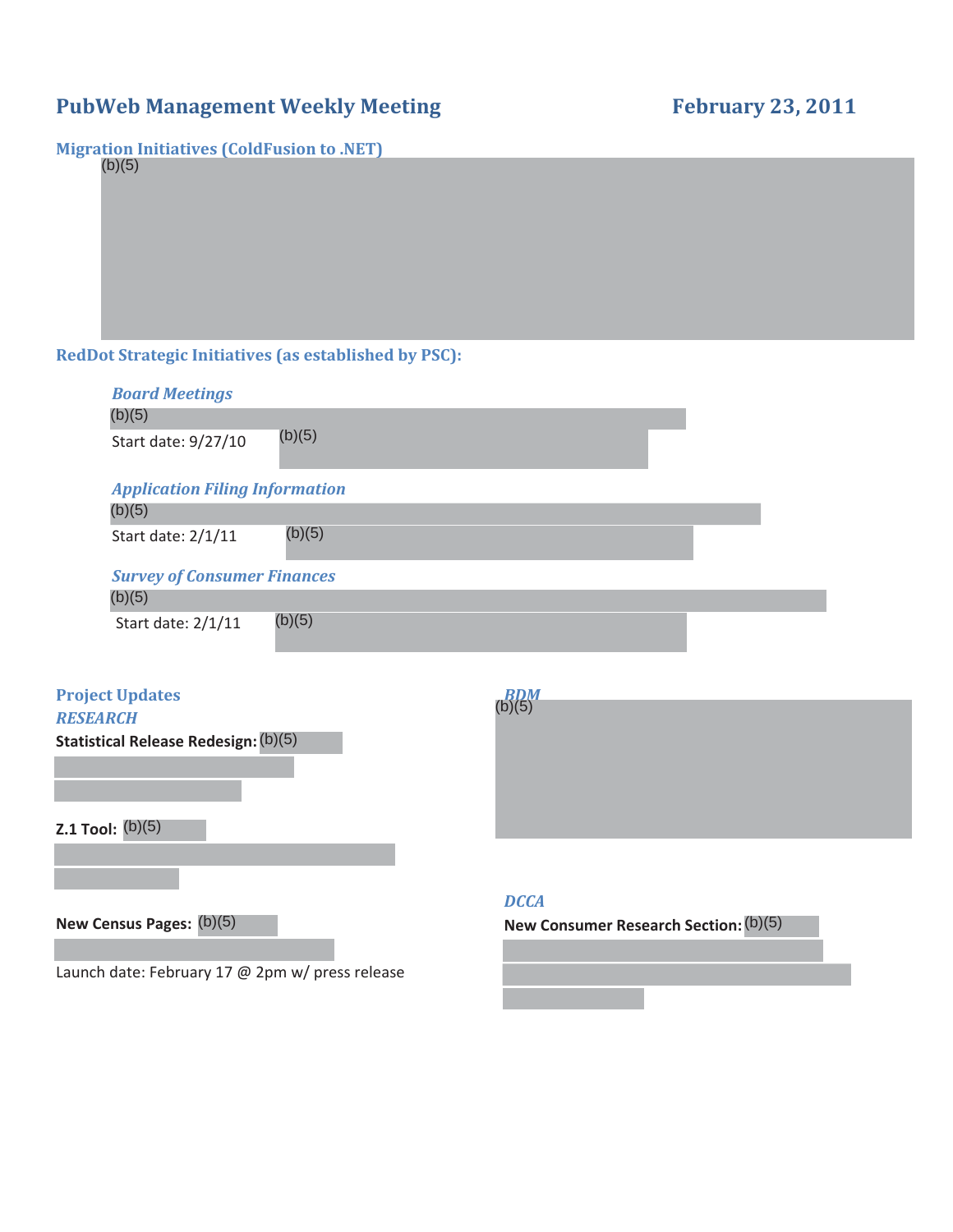# **OVP Online Video Platform –** (b)(5) **Phase 1 –Update from Terry.** (b)(5) **FAQ InitiativeǦLaunch April 2011**  $(b)(5)$ (b)(5)  $(b)(5)$

### (b)(5)

**Other Issues**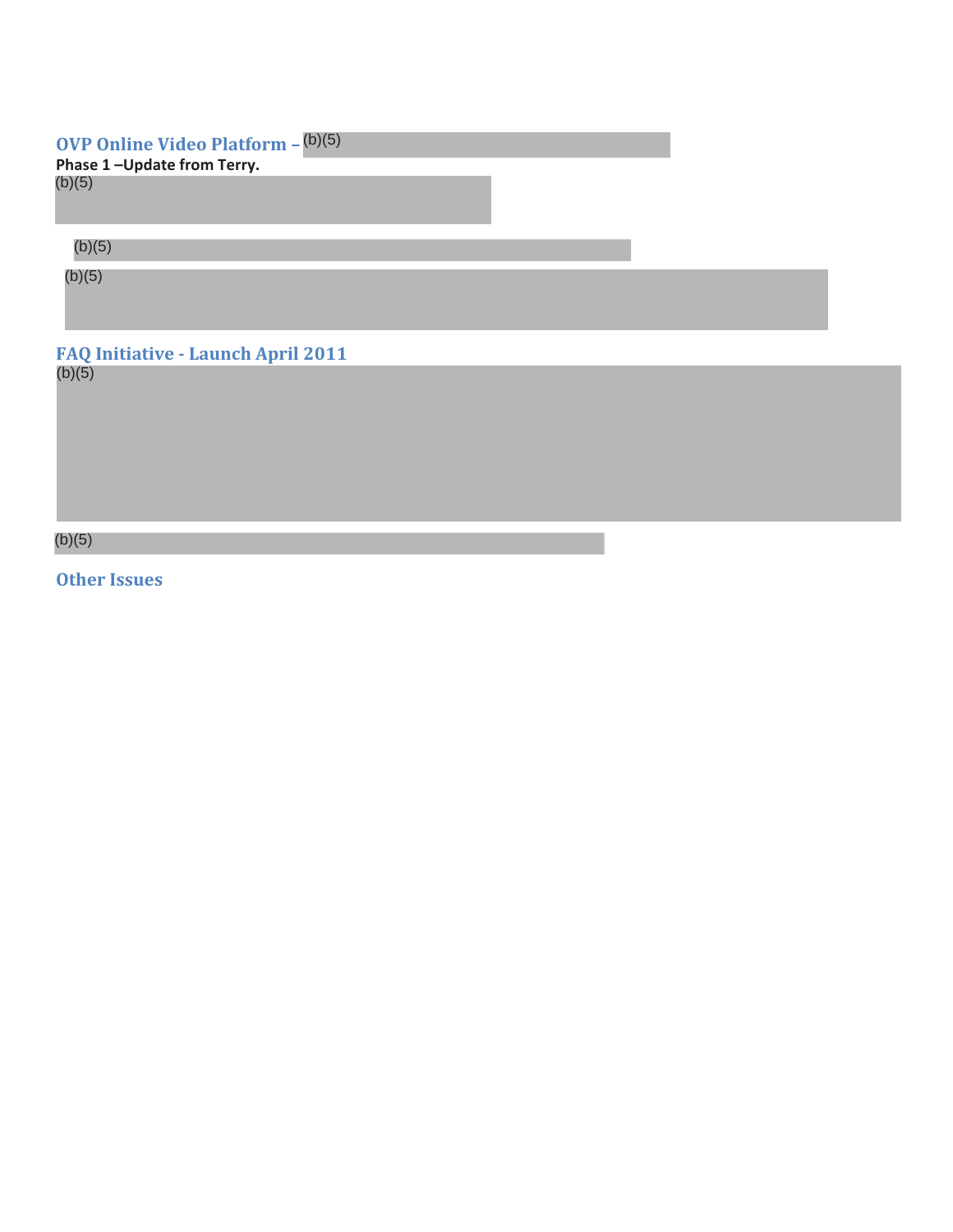# **PubWeb Management Weekly Meeting March 2, 2011**

**Migration Initiatives (ColdFusion to .NET)**  $(b)(5)$ 

**RedDot Strategic Initiatives (as established by PSC):**



### **Project Updates**

### *RESEARCH*

**Statistical Release Redesign:** (b)(5)



*New Census Pages:LAUNCHED 2/17! BDM*

| (b)(5)                                                                                                                                      |       |  |
|---------------------------------------------------------------------------------------------------------------------------------------------|-------|--|
|                                                                                                                                             |       |  |
|                                                                                                                                             |       |  |
|                                                                                                                                             |       |  |
|                                                                                                                                             |       |  |
| $\mathcal{L}$ and $\mathcal{L}$ and $\mathcal{L}$ and $\mathcal{L}$ and $\mathcal{L}$ and $\mathcal{L}$ and $\mathcal{L}$ and $\mathcal{L}$ | (h)/E |  |

**Official Staff Page:** (b)(5)

*DCCA*

**New Consumer Research Section:** (b)(5)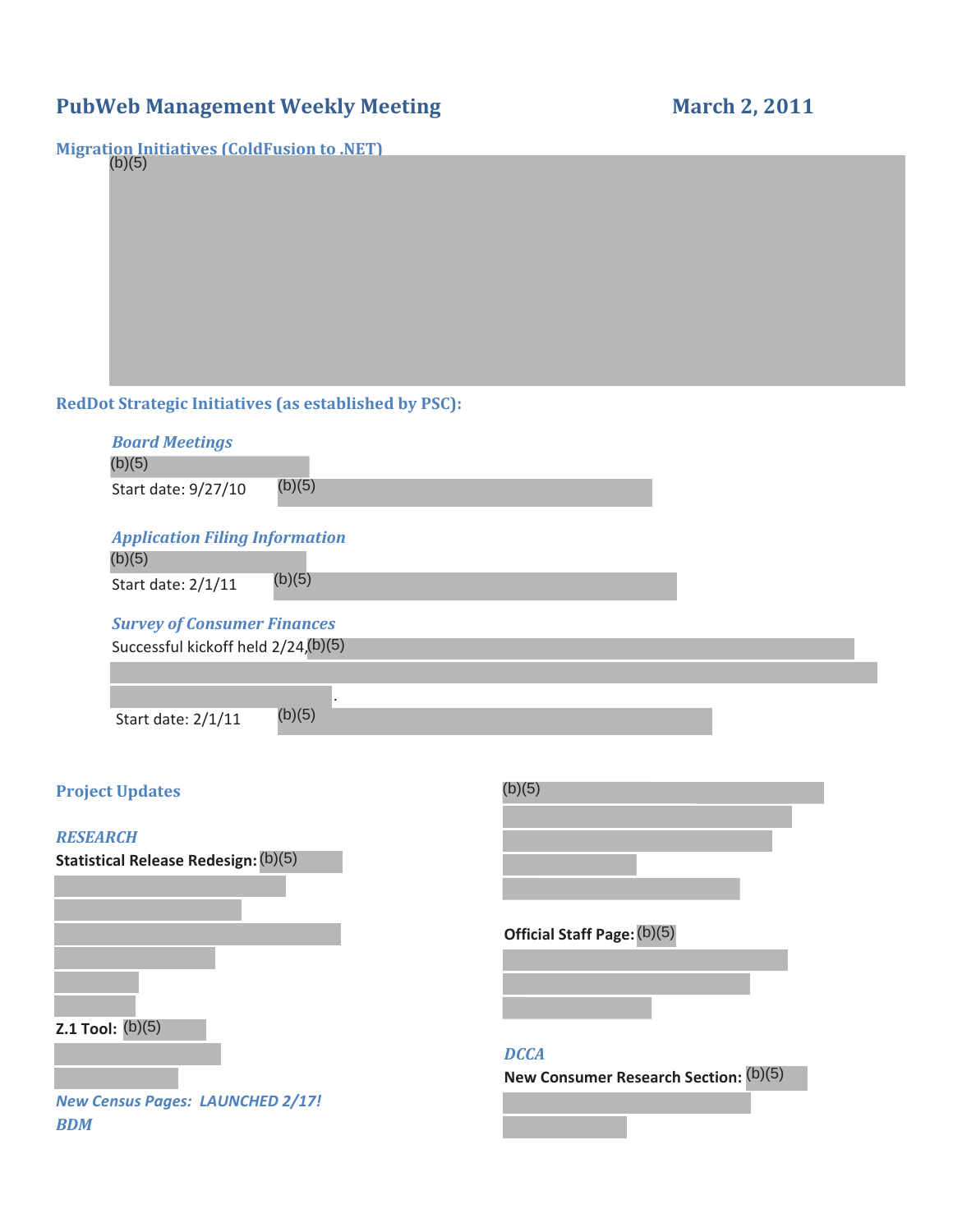**FAQ Initiative –**  (b)(5)  $(b)(5)$ 

**Other Issues** (b)(5)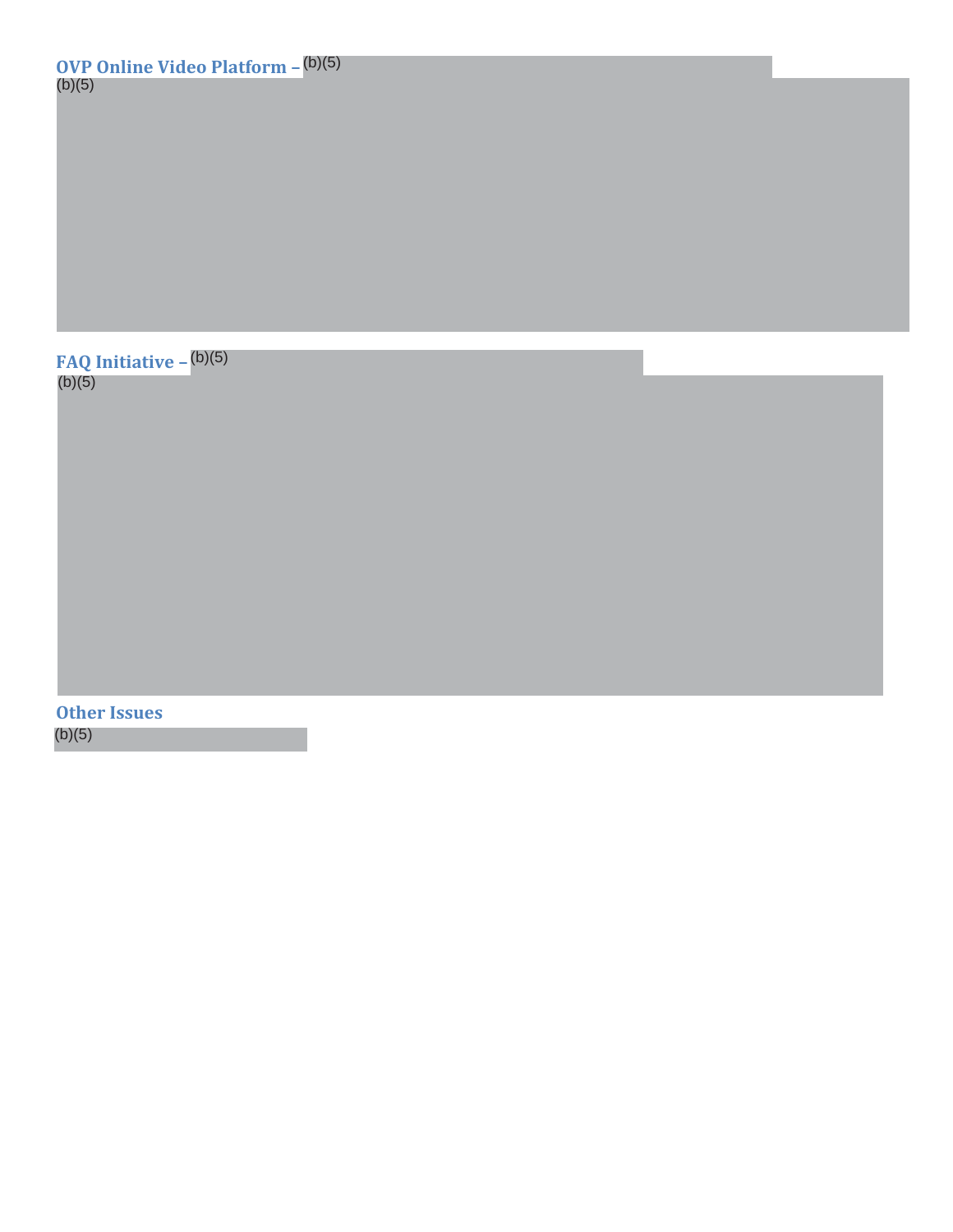# **PubWeb Management Weekly Meeting March 9, 2011**

### **Launched!**

New Census Pages:2/17 and Phase 1 of Online Video Platform: 3/4

# **Migration Initiatives (ColdFusion to .NET)**

 $(b)(5)$ 

### **RedDot Strategic Initiatives (as established by PSC):**

| <b>Board Meetings: (b)(5)</b>              |        |
|--------------------------------------------|--------|
| Start date: 9/27/10                        | (b)(5) |
|                                            |        |
| Application Filing Information: (b)(5)     |        |
| Start date: 2/1/11                         | (b)(5) |
|                                            |        |
| <b>Survey of Consumer Finances: (b)(5)</b> |        |
|                                            |        |
| Start date: 2/1/11                         | (b)(5) |

### **Project Updates**

| <b>RESEARCH</b>                       | <b>BDM</b>                  |
|---------------------------------------|-----------------------------|
| Statistical Release Redesign: (b)(5)  | (b)(5)                      |
|                                       |                             |
|                                       |                             |
|                                       |                             |
|                                       |                             |
|                                       |                             |
| <b>Z.1 Tool:</b> $(b)(5)$             |                             |
|                                       | Official Staff Page: (b)(5) |
|                                       |                             |
|                                       |                             |
| <b>DCCA</b>                           |                             |
| New Consumer Research Section: (b)(5) |                             |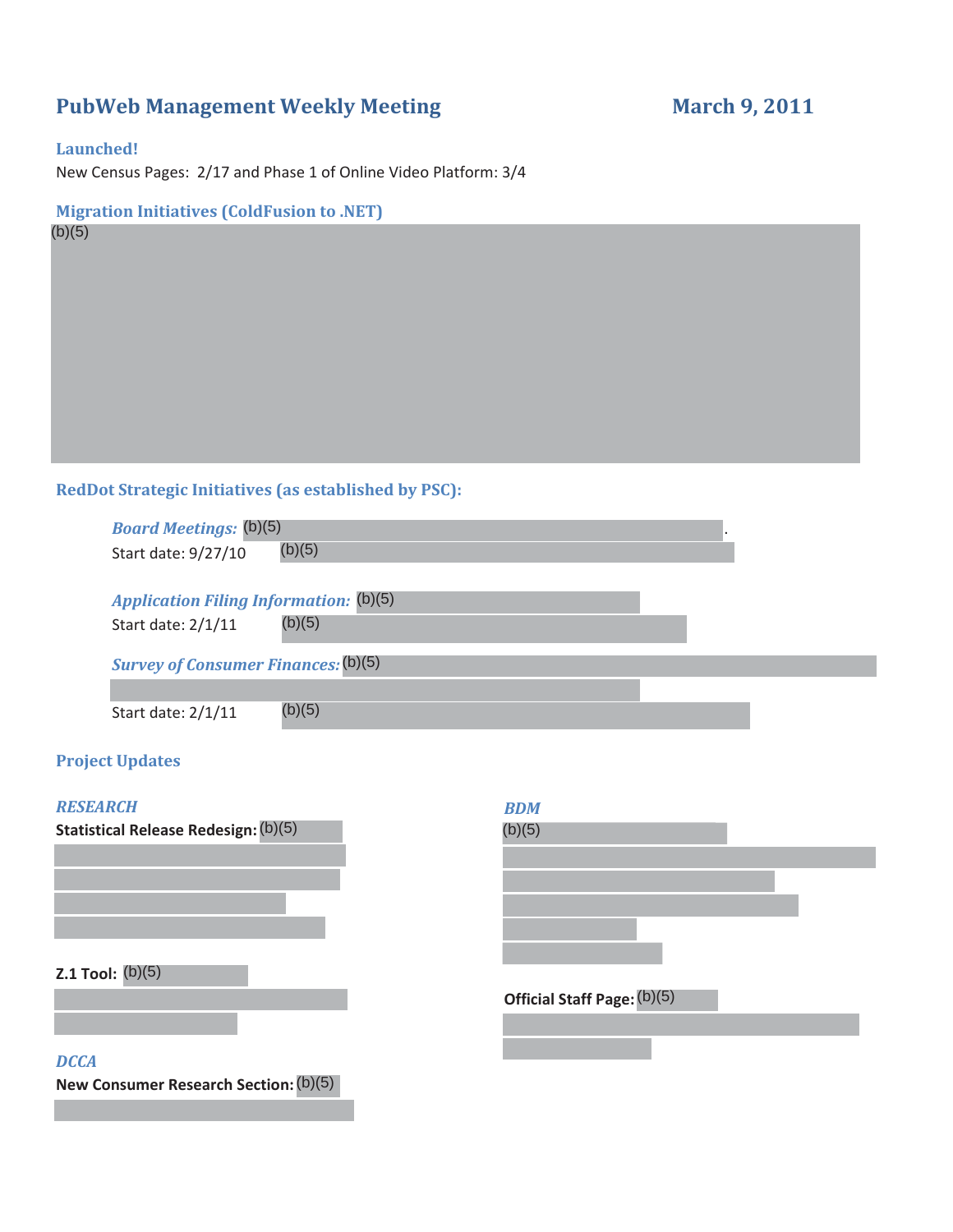**(OVP) Online Video Platform:**  $(b)(5)$ 

the contract of the contract of the contract of the contract of the contract of

### **Other Issues**

and the state (b)(5)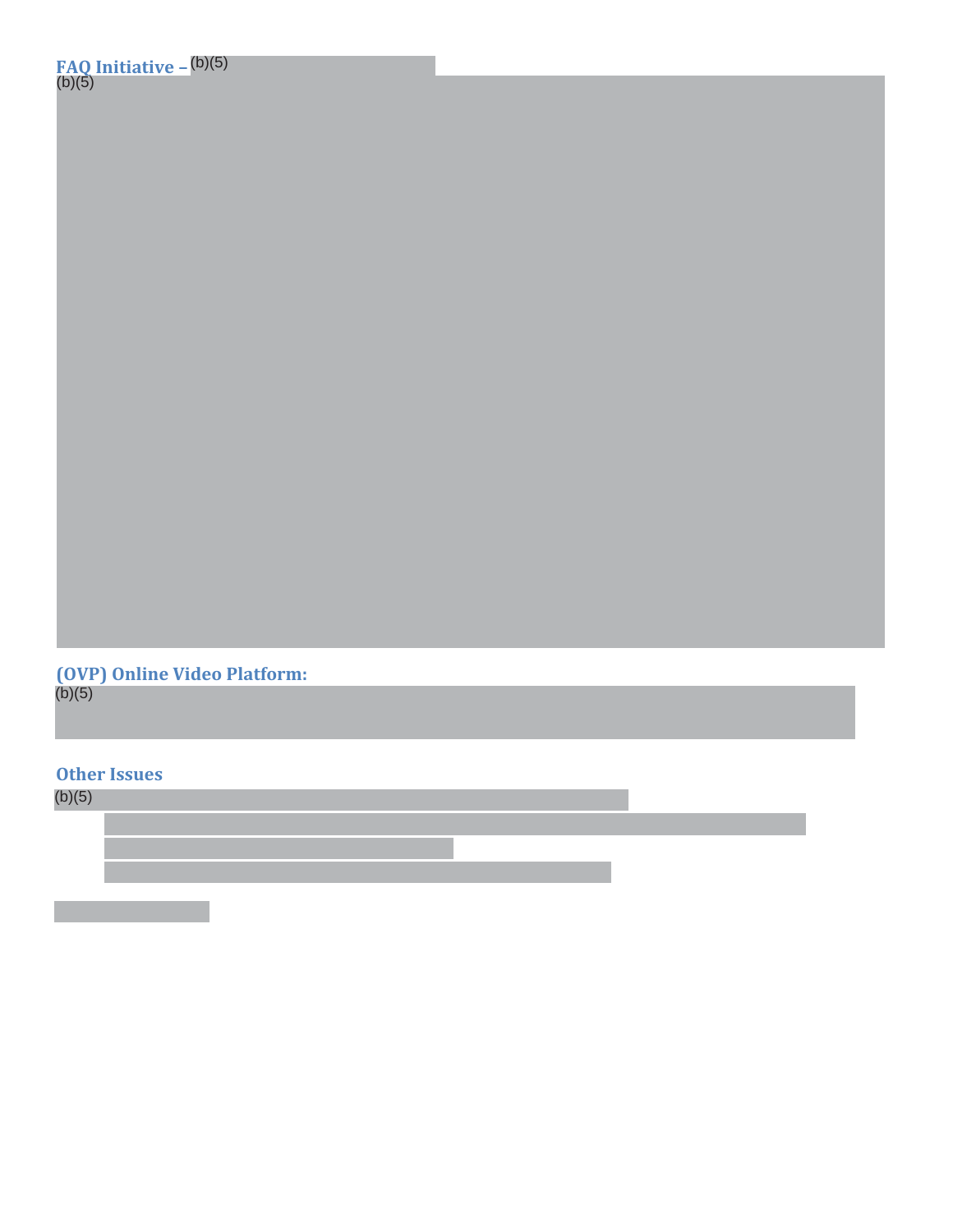# **PubWeb Management Weekly Meeting March 23, 2011**

**Migration Initiatives (ColdFusion to .NET)**  $(b)(5)$ 

# **RedDot Strategic Initiatives (as established by PSC):**

| <b>Board Meetings:</b> (b)(5)<br>Start date: 9/27/10         | (b)(5) |
|--------------------------------------------------------------|--------|
| Application Filing Information: (b)(5)<br>Start date: 2/1/11 | (b)(5) |
| <b>Survey of Consumer Finances:</b> (b)(5)<br>(b)(5)         |        |
| Start date: 2/1/11                                           | (b)(5) |

### **Project Updates**

### *RESEARCH*



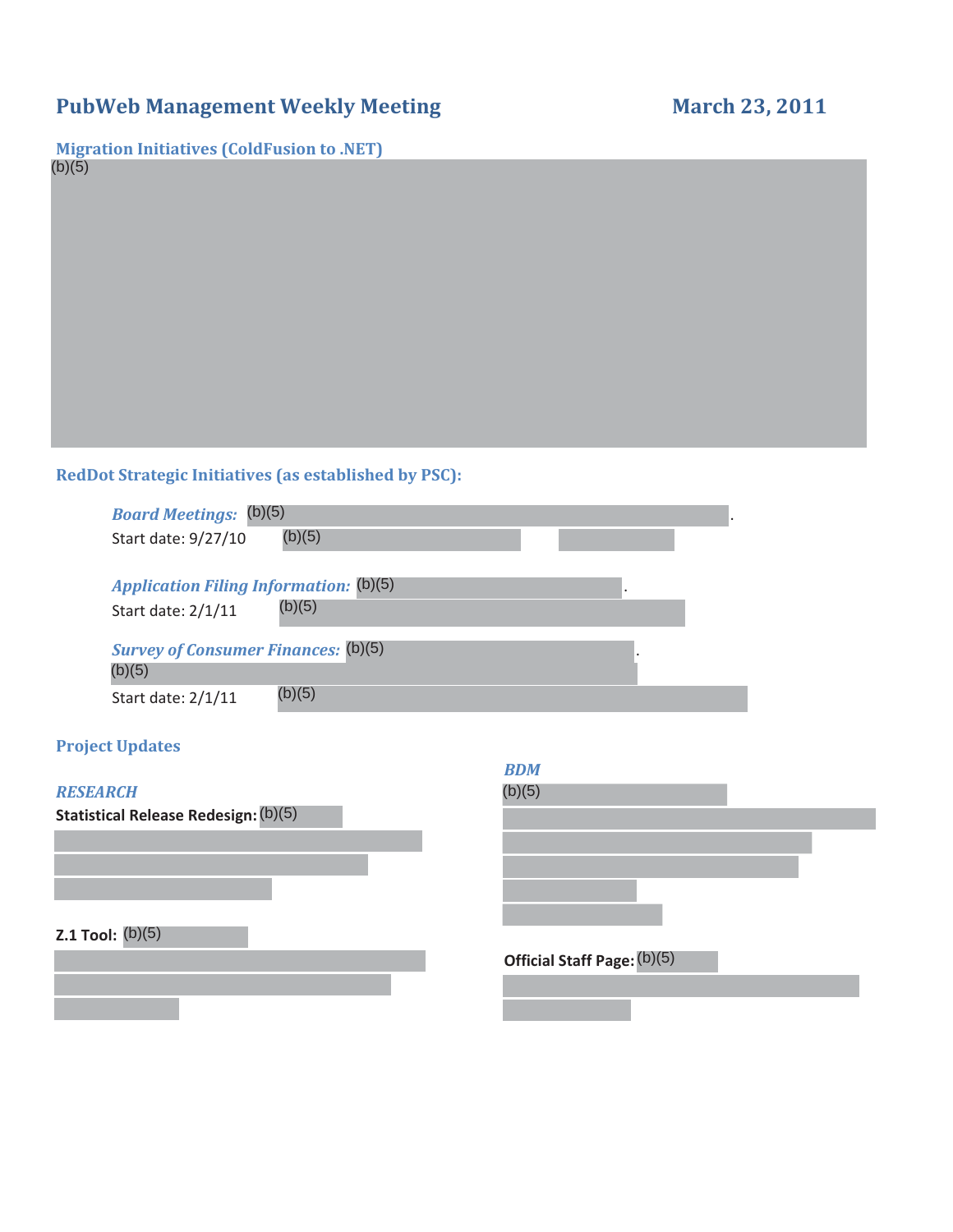| <b>FAQ Initiative – (b) (5)</b><br>(b) (5) |  |
|--------------------------------------------|--|
|                                            |  |
|                                            |  |
|                                            |  |
|                                            |  |
|                                            |  |
|                                            |  |
|                                            |  |
|                                            |  |
|                                            |  |
|                                            |  |
|                                            |  |
|                                            |  |
|                                            |  |
|                                            |  |
| (OVP) Online Video Platform:<br>(b)(5)     |  |
|                                            |  |
|                                            |  |
| (b)(5)                                     |  |
|                                            |  |
|                                            |  |
| <b>Other Issues</b>                        |  |
| (b)(5)                                     |  |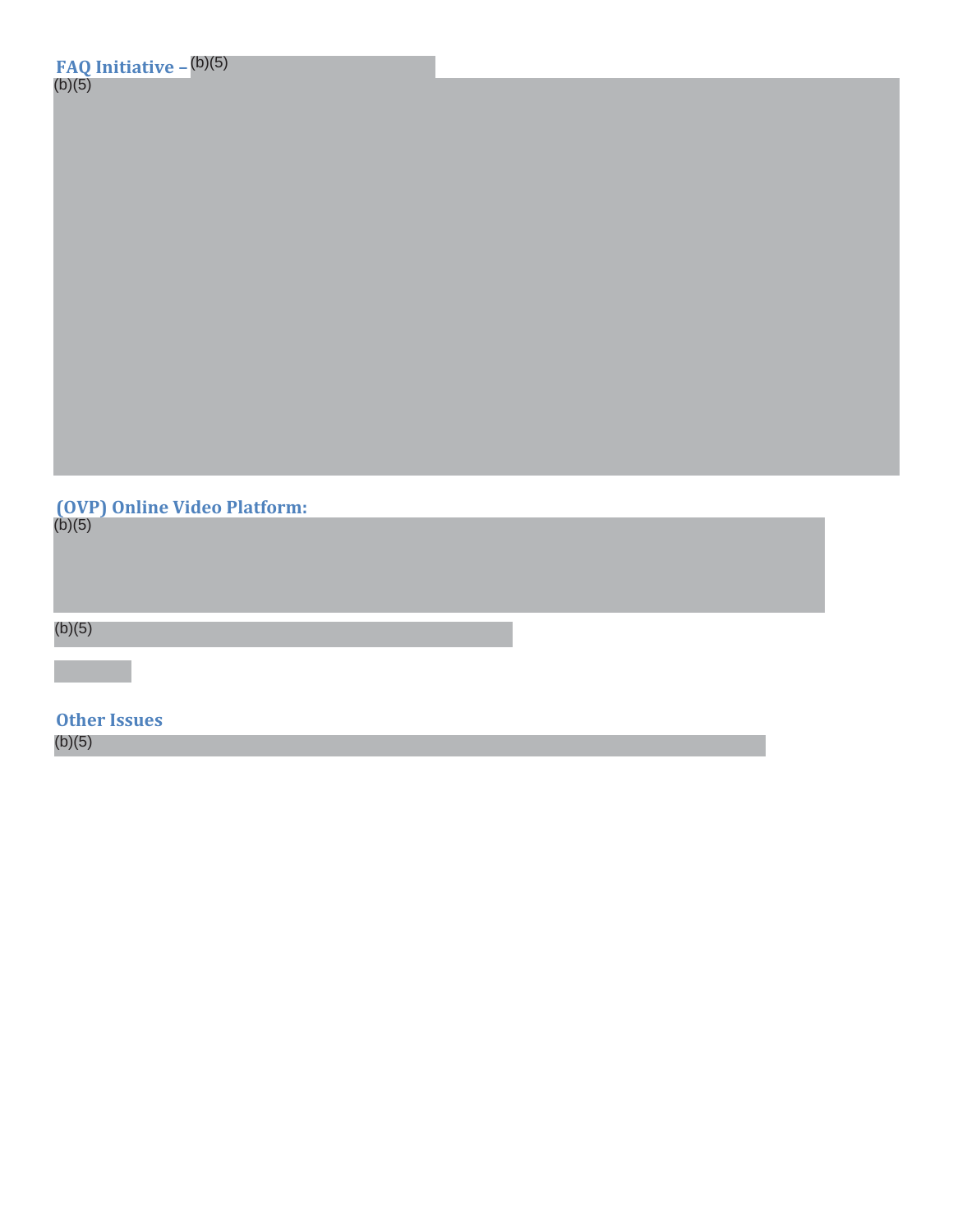### **PubWeb Management Weekly Meeting March 23, 2011**

### **Launched!**

Census/Survey Pages for Research Phase 1 of Online Video Platform Official Staff Page in Reddot 3 Non date dependent registration forms

|        | <b>Migration Initiatives (ColdFusion to .NET)</b> |  |
|--------|---------------------------------------------------|--|
| (b)(5) |                                                   |  |

### **RedDot Strategic Initiatives (as established by PSC):**

| <b>Board Meetings:</b> (b)(5)<br>Start date: 9/27/10             | (b)(5) |  |
|------------------------------------------------------------------|--------|--|
| Application Filing Information: (b)(5)<br>Start date: 2/1/11     | (b)(5) |  |
| <b>Survey of Consumer Finances: (b)(5)</b><br>Start date: 2/1/11 | (b)(5) |  |

### **Project Updates**

### *RESEARCH*

**Z.1 Tool:**

**Statistical Release Redesign:** (b)(5)

### *BDM*

 $(b)(5)$ 

### *DCCA*

**New Consumer Research Section:** (b)(5) (b)(5)

(b)(5)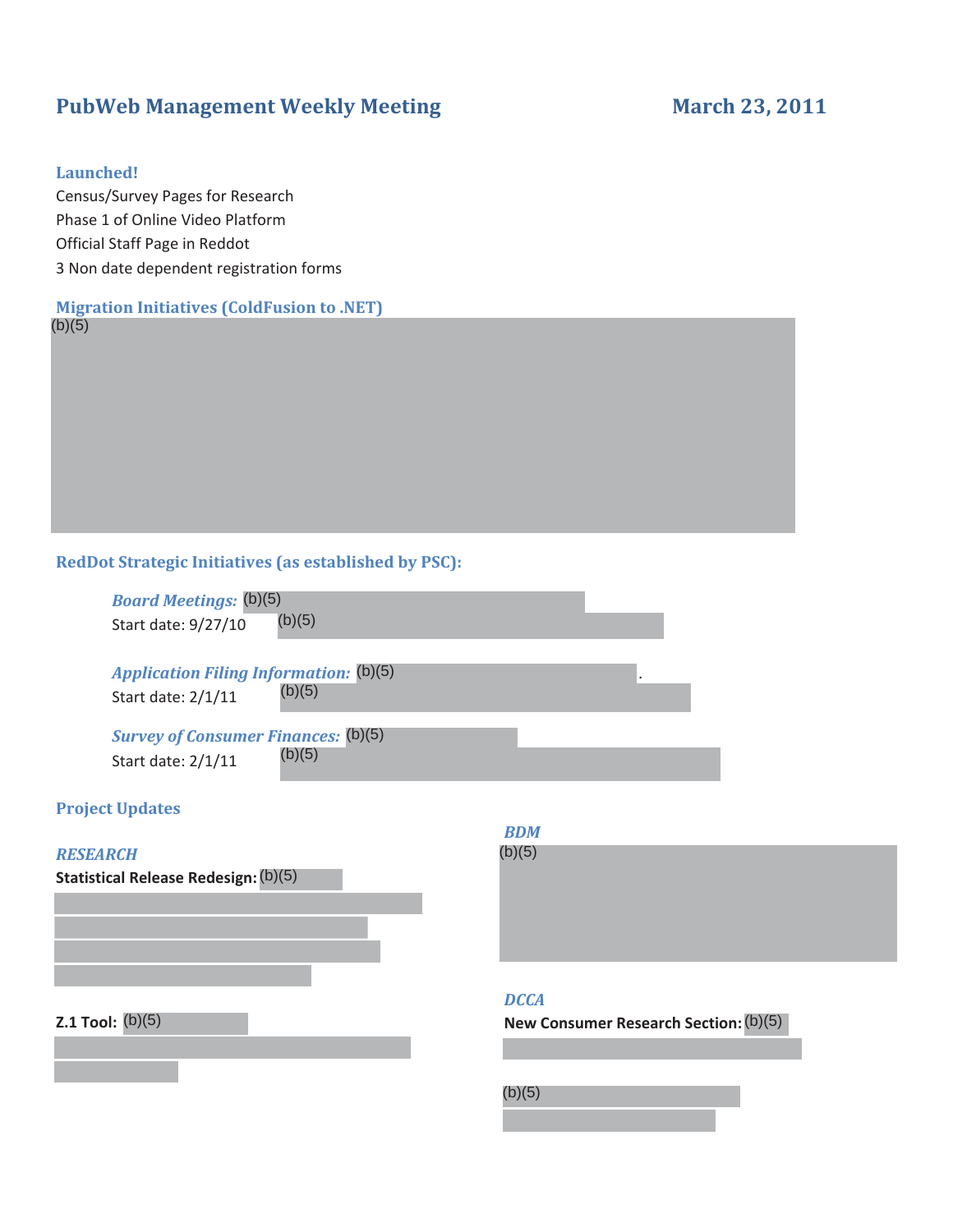| FAQ Initiative<br>(b)(5)                 |
|------------------------------------------|
| <b>Social Media Initiative</b><br>(b)(5) |
|                                          |
| (b)(5)                                   |
| (OVP) Online Video Platform<br>(b)(5)    |
|                                          |
| (b)(5)                                   |
| <b>Other Issues</b>                      |

(b)(5)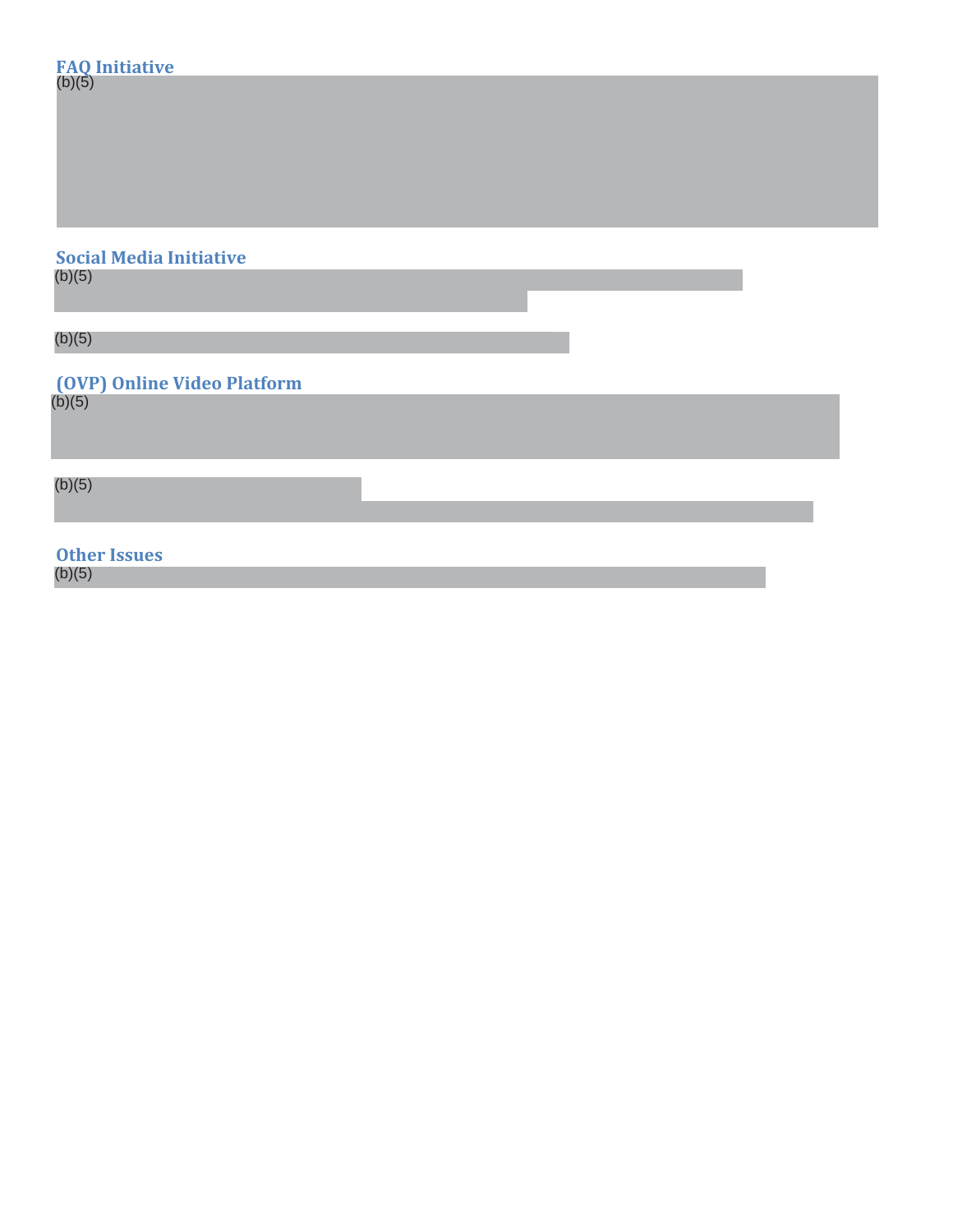# **PubWeb Management Weekly Meeting March 30, 2011**

### **Launched!**

Board Meetings – 3/25, Z.1 Flow of Funds Online Guide – 3/28, Commercial Paper Statistical Release Redesign – 3/28

### **Migration Initiatives (ColdFusion to .NET)** (b)(5)

**RedDot Strategic Initiatives (as established by PSC):**

| Application Filing Information: (b)(5)<br>(b)(5)<br>Start date: 2/1/11     |                                                            |
|----------------------------------------------------------------------------|------------------------------------------------------------|
| <b>Survey of Consumer Finances:</b> (b)(5)<br>(b)(5)<br>Start date: 2/1/11 |                                                            |
| Legal Interpretations: (b)(5)<br>Start date: 3/28/11                       |                                                            |
| <b>Project Updates</b>                                                     | <b>BDM</b>                                                 |
| <b>RESEARCH</b><br><b>Statistical Release Redesigns (b)(5)</b>             | (b)(5)                                                     |
|                                                                            | <b>DCCA</b><br>New Consumer Research Section: (b)<br>(5)   |
|                                                                            | <b>Resources for Stabilizing Community Page:</b><br>(b)(5) |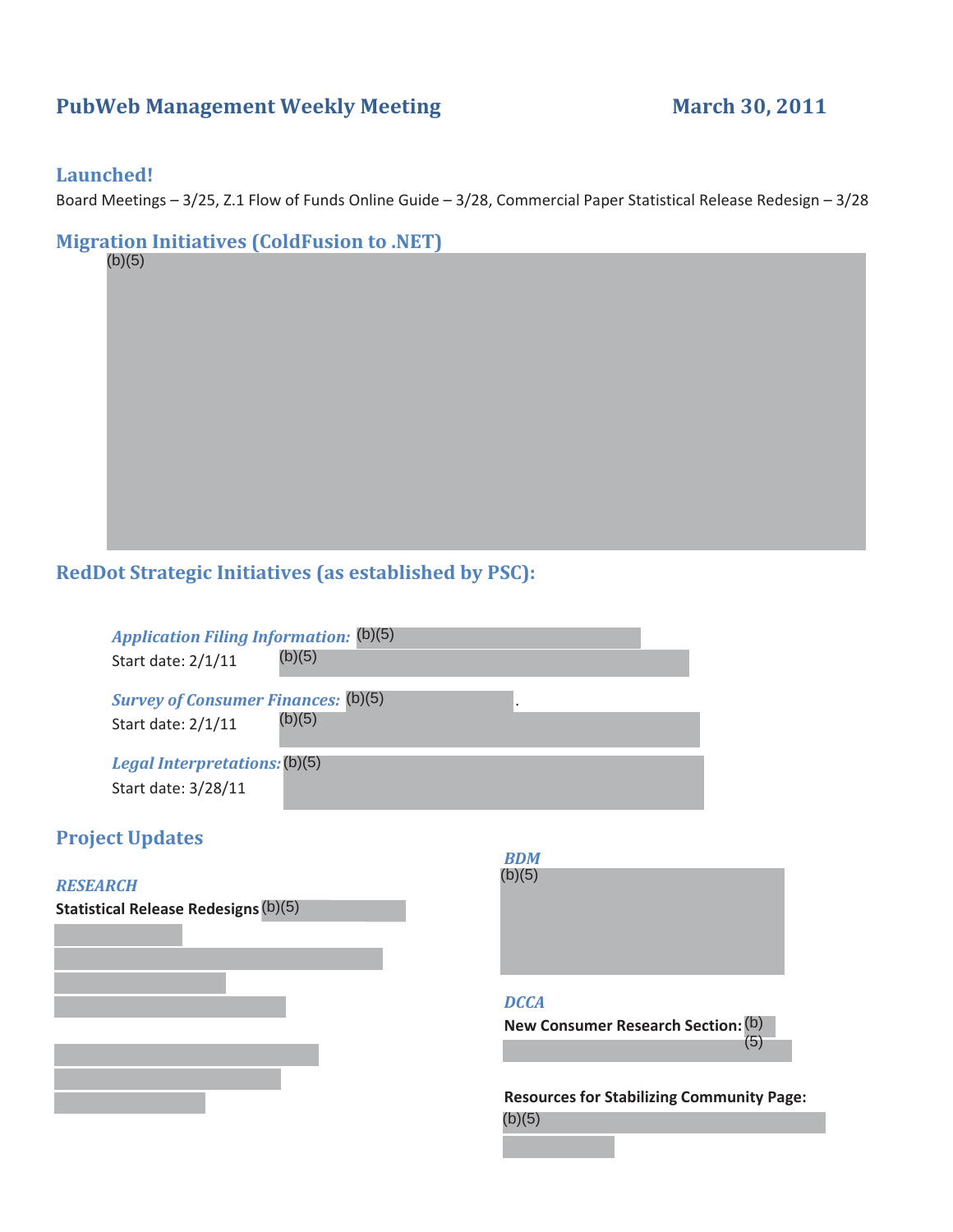| <mark>FAQ Initiative:</mark><br>(b)(5)   |  |  |  |
|------------------------------------------|--|--|--|
|                                          |  |  |  |
|                                          |  |  |  |
|                                          |  |  |  |
|                                          |  |  |  |
|                                          |  |  |  |
|                                          |  |  |  |
|                                          |  |  |  |
|                                          |  |  |  |
|                                          |  |  |  |
|                                          |  |  |  |
|                                          |  |  |  |
|                                          |  |  |  |
|                                          |  |  |  |
|                                          |  |  |  |
|                                          |  |  |  |
| <b>Social Media Initiative</b><br>(b)(5) |  |  |  |
|                                          |  |  |  |
|                                          |  |  |  |
|                                          |  |  |  |
|                                          |  |  |  |
|                                          |  |  |  |
| (OVP) Online Video Platform<br>(b)(5)    |  |  |  |
|                                          |  |  |  |
|                                          |  |  |  |
|                                          |  |  |  |
| (b)(5)                                   |  |  |  |
|                                          |  |  |  |
|                                          |  |  |  |
| <b>Other Issues</b>                      |  |  |  |
| (b)(5)<br>(b)(5)                         |  |  |  |
|                                          |  |  |  |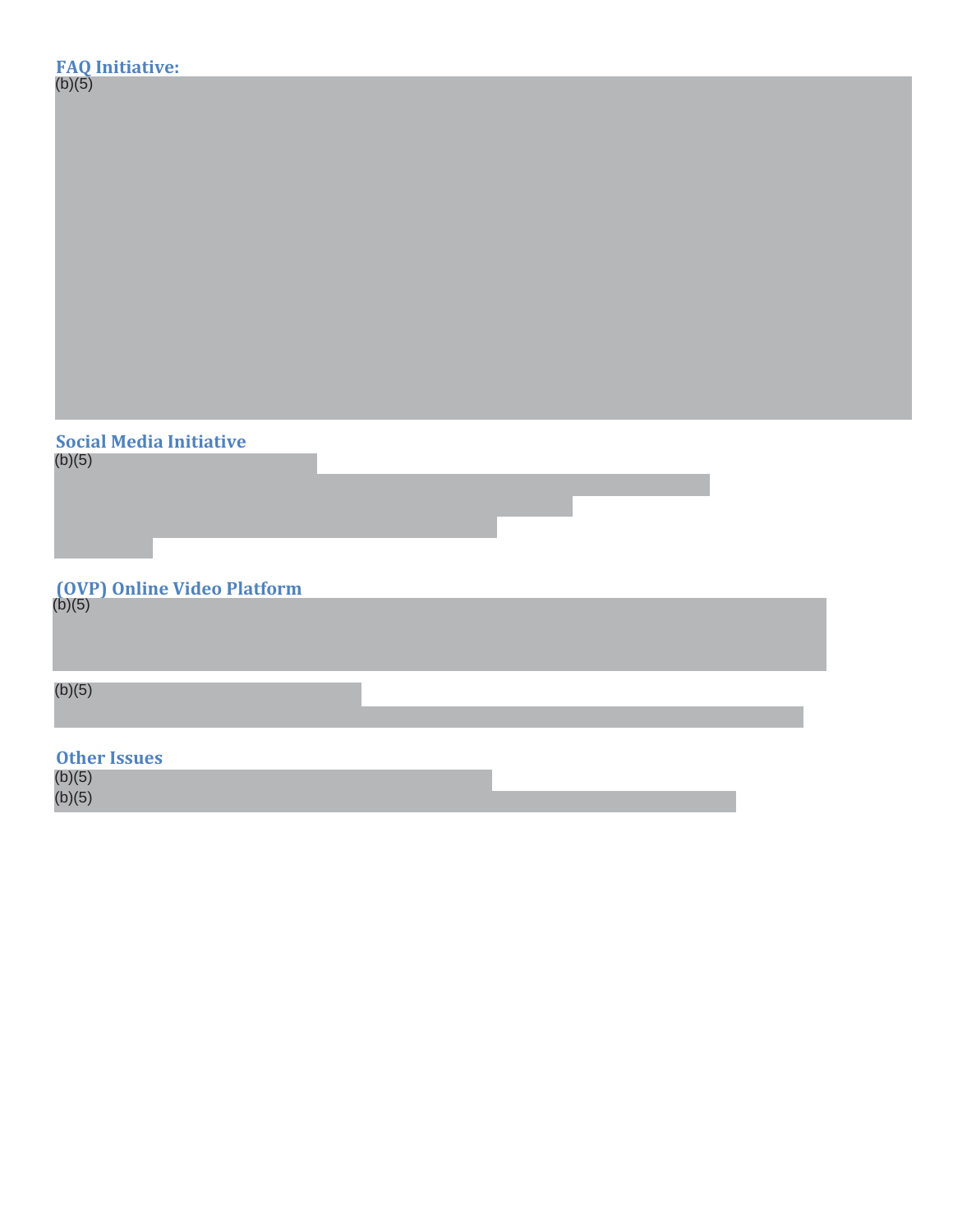### **PubWeb Management Weekly Meeting April 6, 2011**

### **Launched!**

Board Meetings – 3/25, Z.1 Flow of Funds Online Guide – 3/28 Statistical Release Redesign – Commercial Paper Release - 3/28, H.8 Restyle – 4/1

### **Migration Initiatives (ColdFusion to .NET)**



*Legal Interpretations:* (b)(5) Start date: 3/28/11

*Survey of Consumer Finances:* . (b)(5) Start date: 2/1/11  $(b)(5)$ 

### **Project Updates**

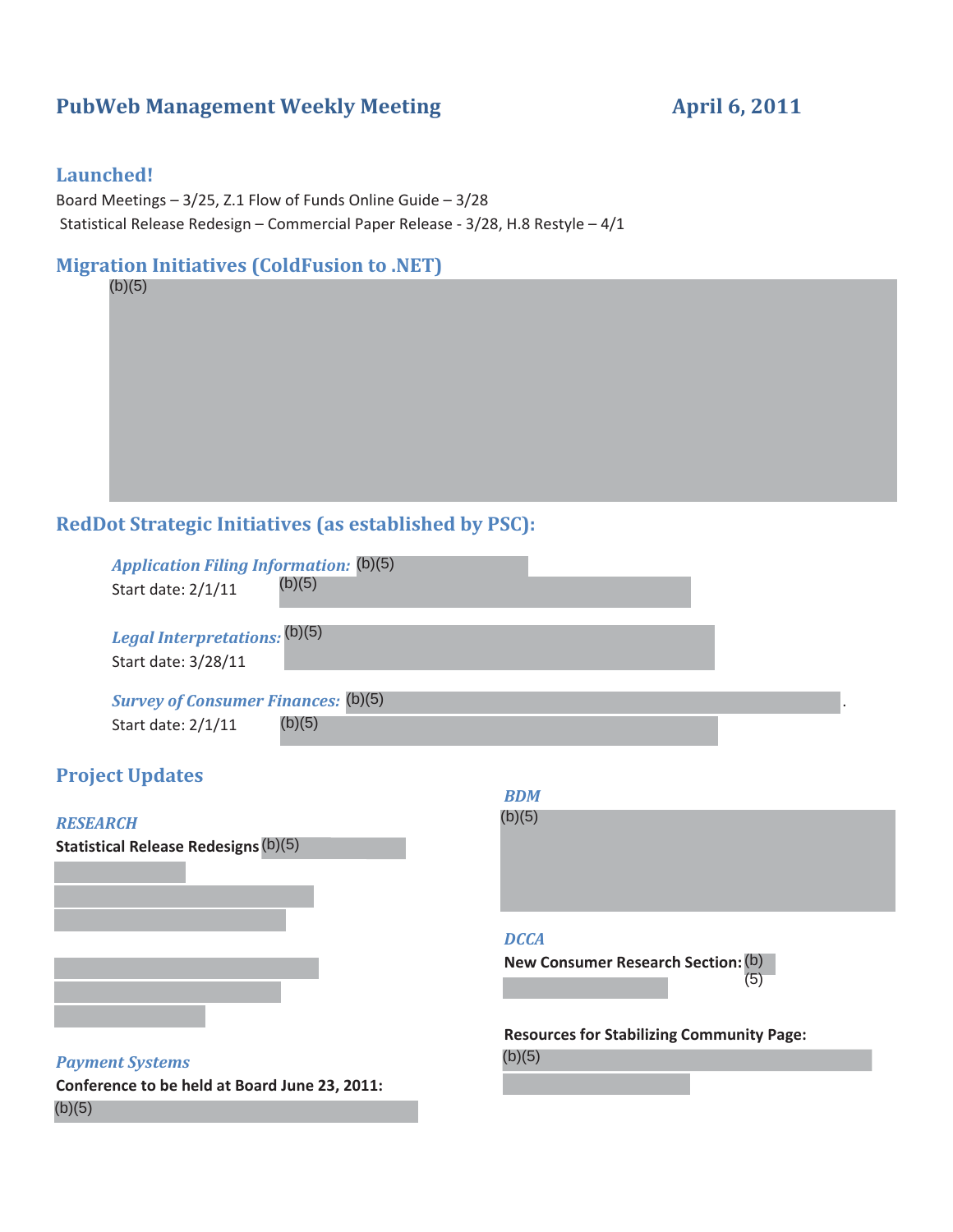**Social Media Initiative**  $(b)(5)$ 

**(OVP) Online Video Platform**  $(b)(5)$ 

**Other Issues**  $(b)(5)$ 

(b)(5)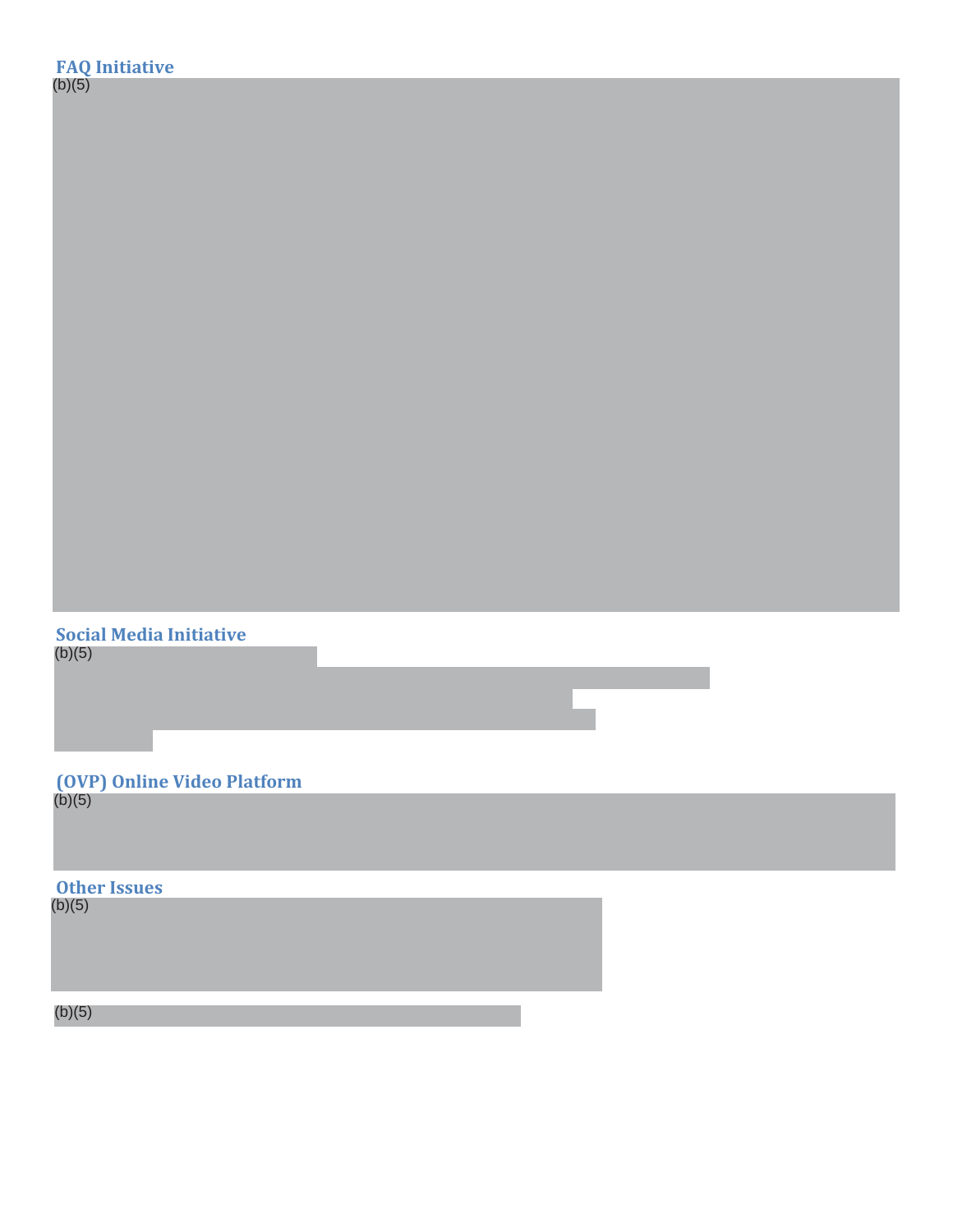# **PubWeb Management Weekly Meeting April 13, 2011**

| <b>FAO Initiative</b><br>(b)(5)                                               |  |
|-------------------------------------------------------------------------------|--|
| <b>FOMC Press Conference Video on PubWeb</b>                                  |  |
| (b)(5)                                                                        |  |
| <b>Migration Initiatives (ColdFusion to .NET)</b>                             |  |
| (b)(5)                                                                        |  |
| <b>RedDot Strategic Initiatives (as established by PSC):</b>                  |  |
| <b>Application Filing Information:</b> (b)(5)<br>(b)(5)<br>Start date: 2/1/11 |  |
| Legal Interpretations: (b)(5)<br>Start date: 3/28/11                          |  |
| <b>Survey of Consumer Finances:</b> (b)(5)                                    |  |

Start date: 2/1/11 (b)(5)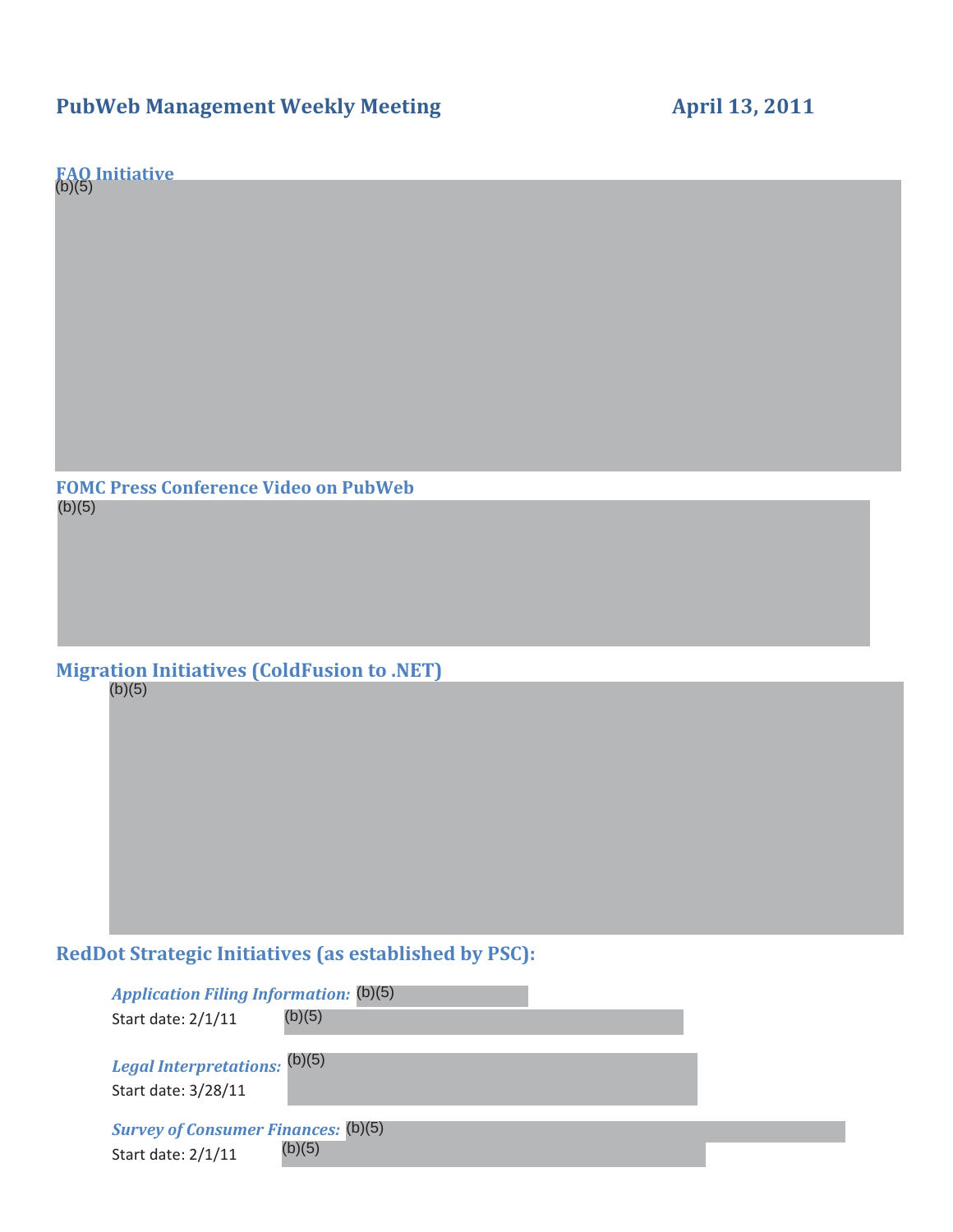*Consumer Affairs Letters:* (b)(5)

### **Project Updates**

### *RESEARCH*

**Statistical Release Redesigns**  (b)(5)





### *DCCA*

(b)(5)

**New Consumer Research Section:** (b)(5)

**Resources for Stabilizing Community Page:** (b)(5)

*Payment Systems* **Conference to be held at Board June 23:**

### **Social Media Initiative**

(b)(5)

**(OVP) Online Video Platform**  $(b)(5)$ 

### **Other Issues**

(b)(5)  $(b)(5)$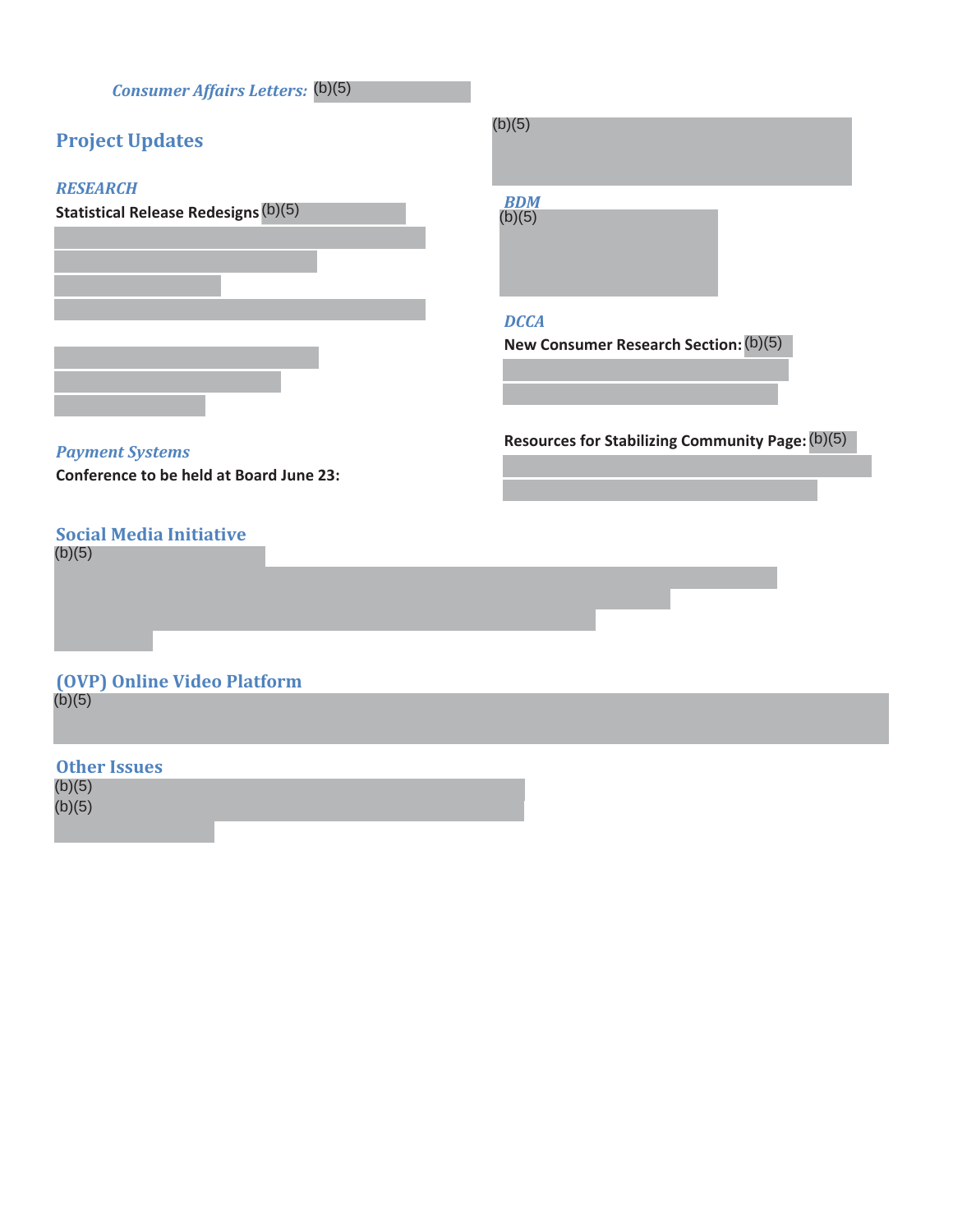### **PubWeb Management Weekly Meeting May 4, 2011**

### **Digital Media Services**

*(OVP) Online Video Platform* (b)(5)

*Calendar of Upcoming Video Events – Internal and External* **Status** 

### **FAQ Initiative**

- 2-phase launch on April 14 and 18 with press release. No problems with launch.  $(b)(5)$ 

### **FOMC Press Conference Video on PubWeb**

No issues with posting on PubWeb. Next press conference is June 22.  $(b)(5)$ 

### **Migration Initiatives (ColdFusion to .NET)**

 $(b)(5)$ 

### **RedDot Strategic Initiatives (as established by PSC)**

*Application Filing Information:* . (b)(5) Start date: 2/1/11  $(b)(5)$ 

*Legal Interpretations:* Launched early. Start date: 3/28/11 Launch date: May 17 April 29

*Survey of Consumer Finances:* . (b)(5) Start date: 2/1/11  $(b)(5)$ 

**Consumer Affairs Letters:** (b)(5) **Consumer Affairs** *Letters:* (b)(5) **Consumer Affairs** 

*Reporting forms:* (b)(5)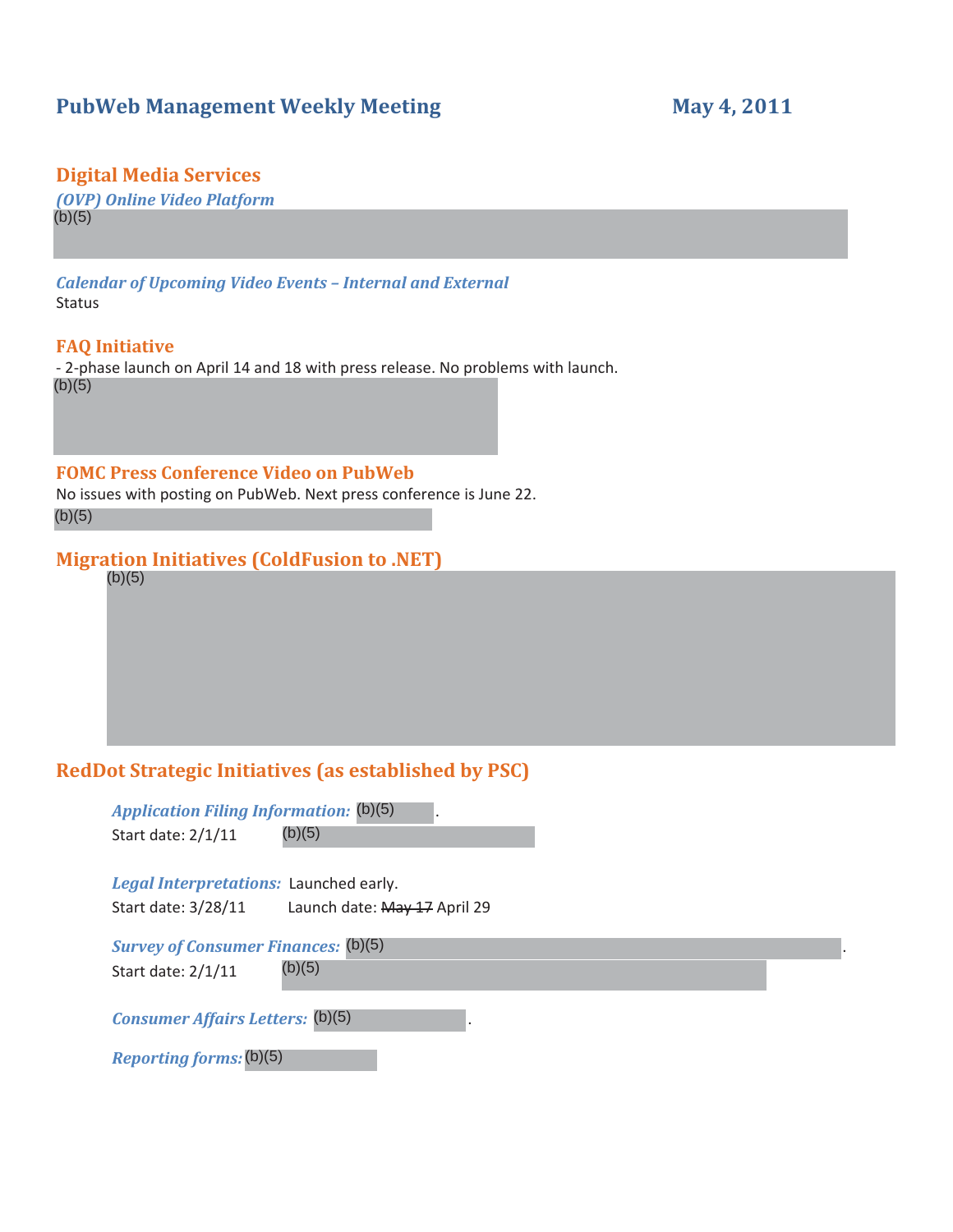# **Project Updates**

### *RESEARCH*

**Statistical Release Redesigns**  (b)(5)

*Payment Systems*

**Conference to be held at Board June 23:**  $(b)(5)$ 

### *BDM*

 $(b)(5)$ 

### *DCCA*

**New Consumer Research Section:** Launched

**Resources for Stabilizing Community Page:** Launched

### **Social Media Initiative**

(b)(5)

(b)(5)

**Other Issues**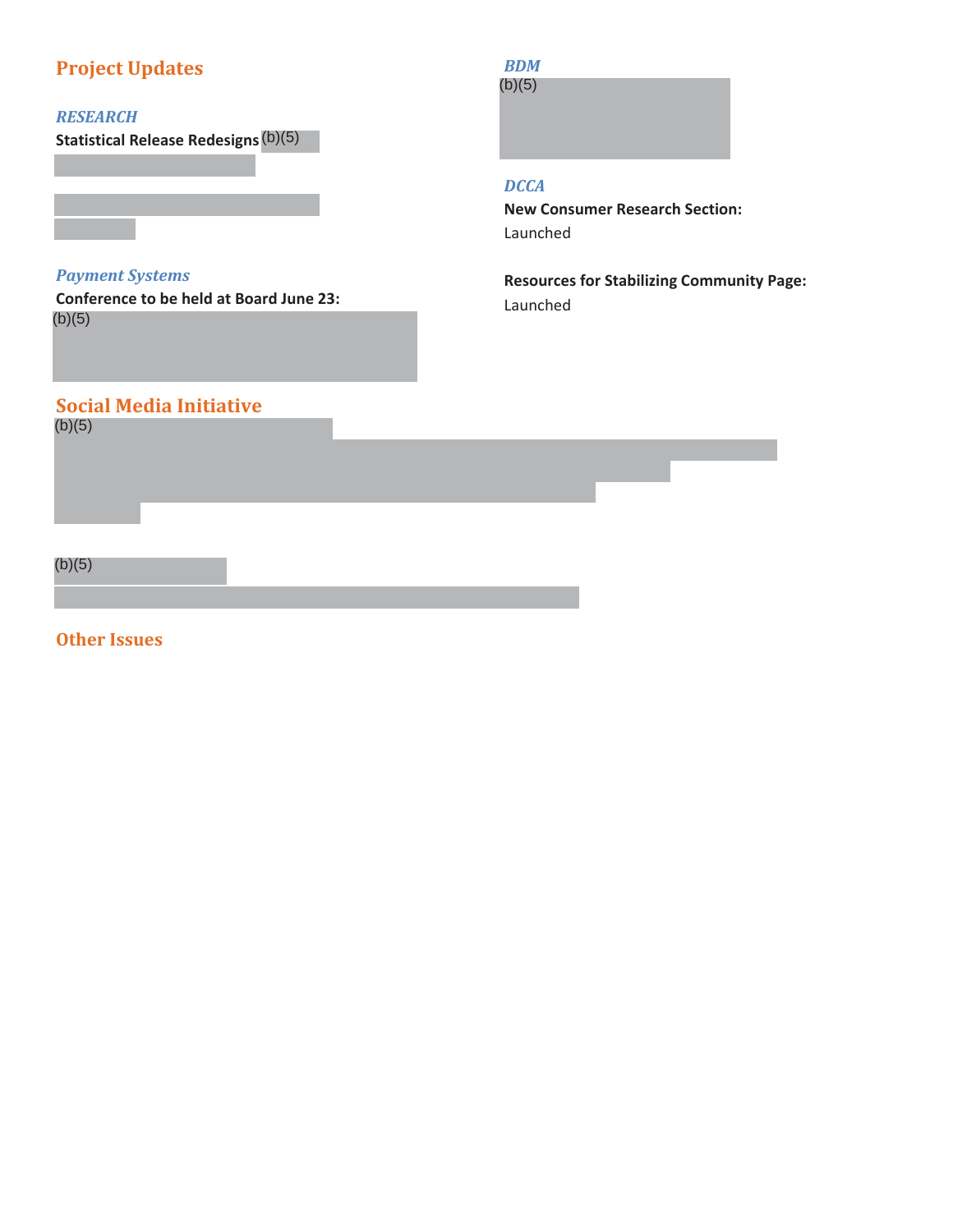# **PubWeb Management Weekly Meeting May 18, 2011**

| (OVP) Online Video Platform<br>(b)(5)                                                                                                 |
|---------------------------------------------------------------------------------------------------------------------------------------|
| <b>Calendar of Upcoming Video Events on PubWeb</b><br>(b)(5)                                                                          |
| (b)(5)                                                                                                                                |
|                                                                                                                                       |
| <b>FAQ Initiative</b><br>(b)(5)                                                                                                       |
| <b>Migration Initiatives (ColdFusion to .NET)</b><br>(b)(5)                                                                           |
| <b>RedDot Strategic Initiatives (as established by PSC)</b><br>Application Filing Information: (b)(5)<br>(b)(5)<br>Start date: 2/1/11 |
| Survey of Consumer Finances: (b)(5)<br>(b)(5)<br>Start date: 2/1/11                                                                   |
| Consumer Affairs Letters: (b)(5)<br><b>Reporting forms: (b)(5)</b>                                                                    |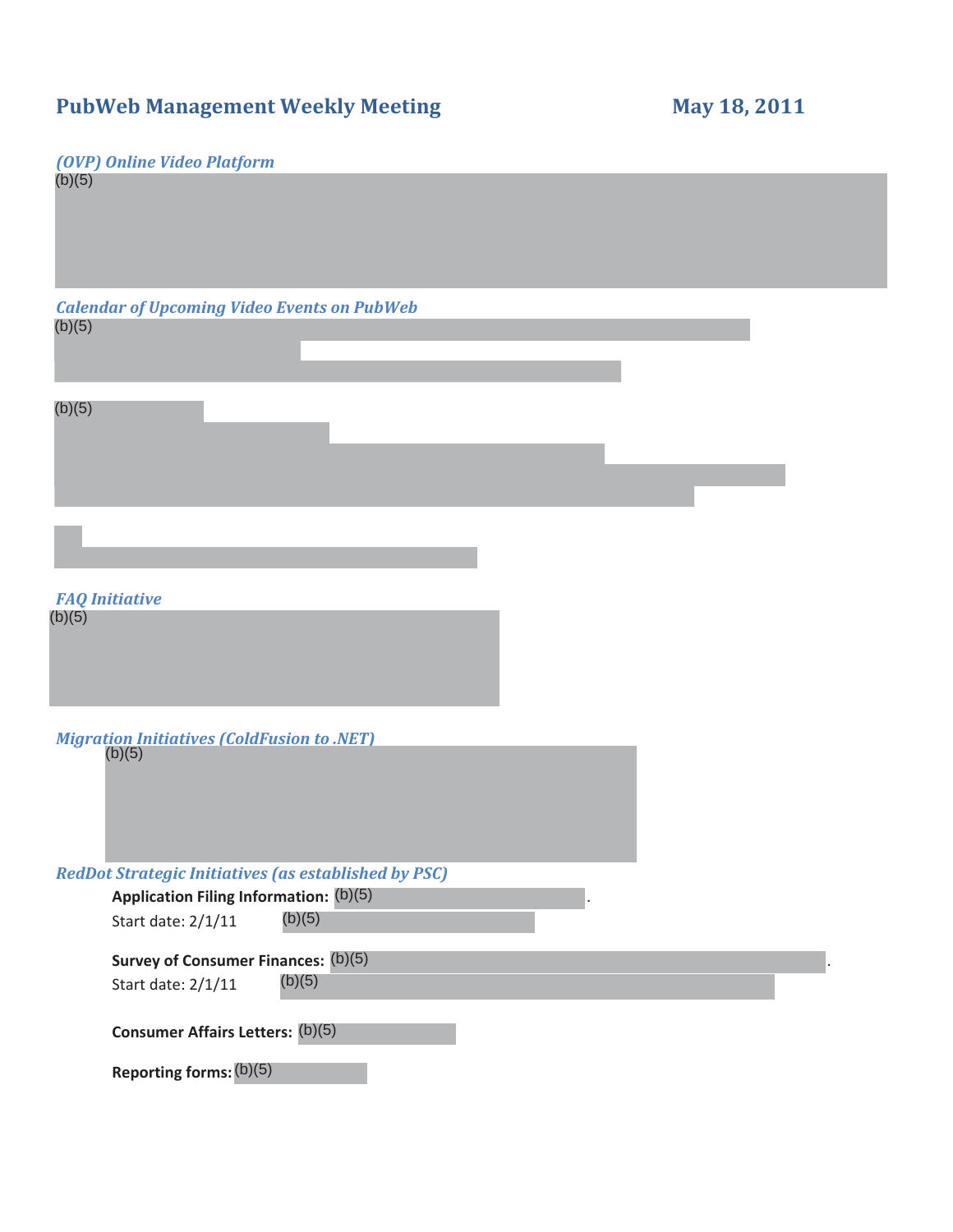### *Project Updates*

### *R&S*

**Statistical Release Redesigns**  (b)(5)

In progress.

*BDM*

(b)(5)

### *Social Media Initiative* (b)(5)



### *RBOPS*

(b)(5)

### *DCCA*  $(b)$

п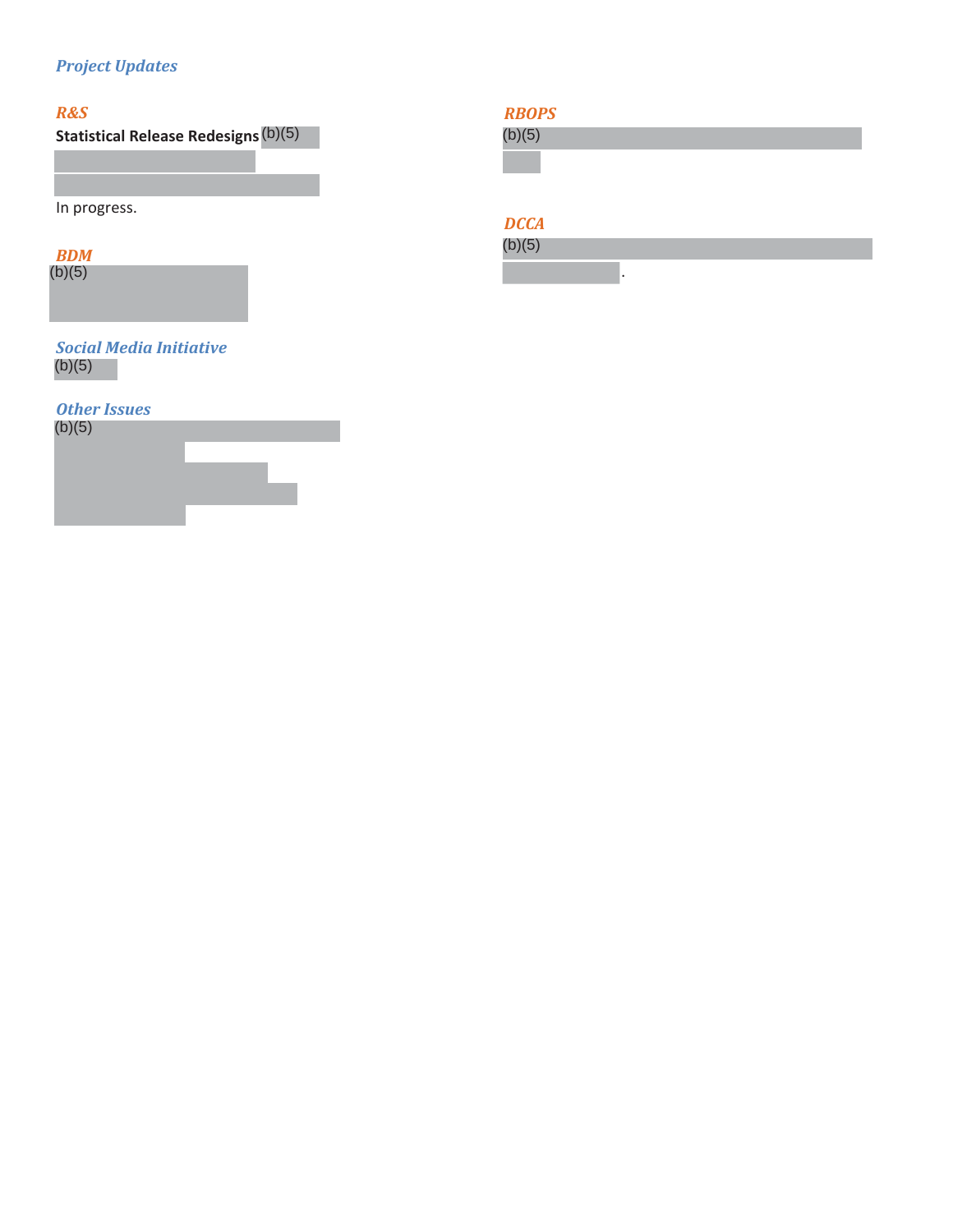# **PubWeb Management Weekly Meeting June 15, 2011**

*"Anonymous " and PubWeb Security* (b)(5)

*June 22 Press Conference*  $(b)(5)$ 

*(OVP) Online Video Platform*  $(b)(5)$ 

*Calendar of Upcoming Video Events on PubWeb*  $(b)(5)$ 

 $(b)(5)$ 

*FAQ Initiative*

 $(b)(5)$ 

*Budget Issues* (b)(5)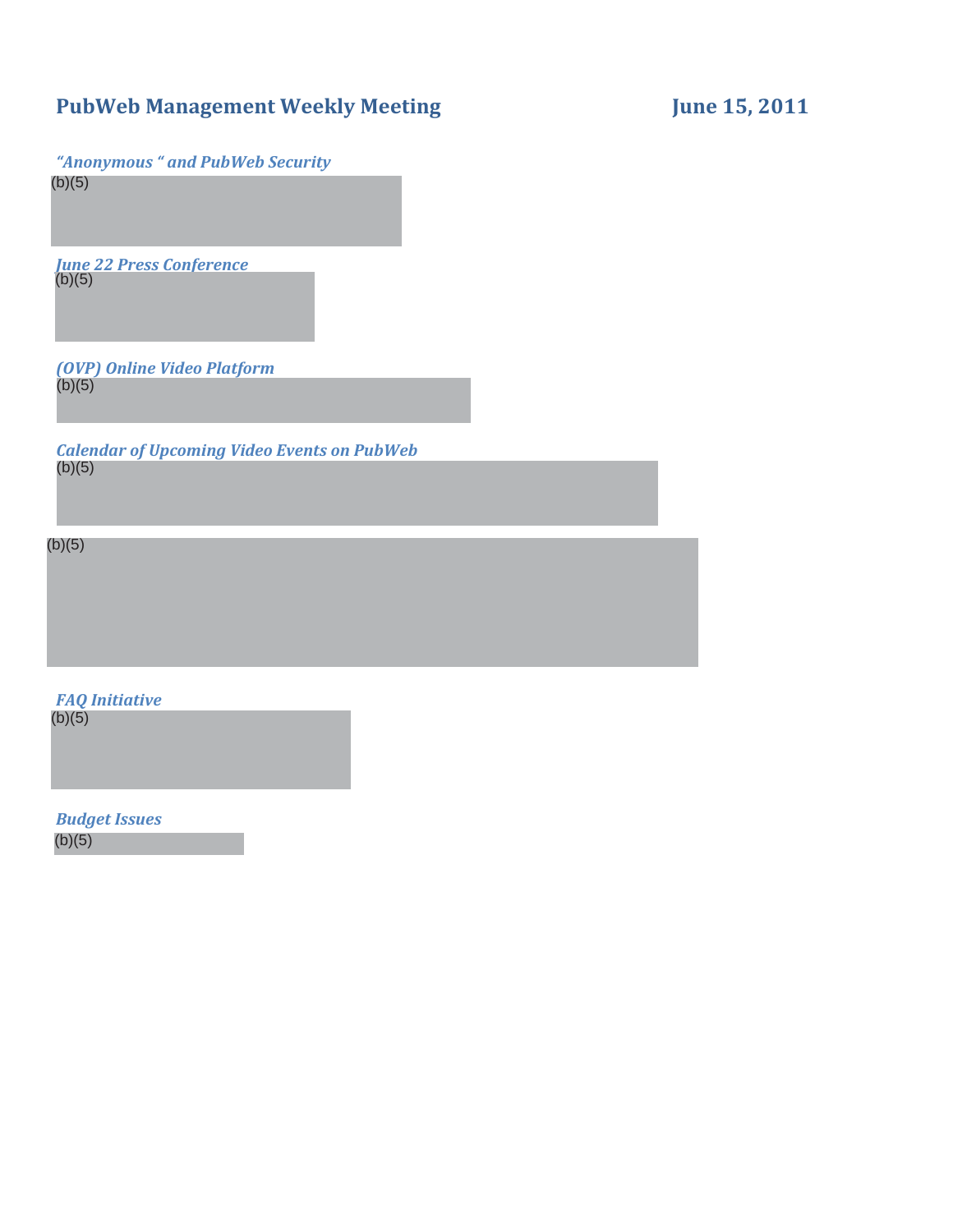# **PubWeb Management Weekly Meeting July 6, 2011**

| Gov Delivery<br>(b)(5)                                |
|-------------------------------------------------------|
|                                                       |
| "Anonymous " and PubWeb Security<br>(b)(5)            |
| <b>June 22 Press Conference</b><br>(b)(5)             |
| (OVP) Online Video Platform<br>(b)(5)                 |
| Calendar of Upcoming Video Events on PubWeb<br>(b)(5) |
| (b)(5)                                                |
|                                                       |
| <b>FAQ Initiative</b>                                 |
| (b)(5)                                                |
| <b>Budget Issues</b>                                  |
| (b)(5)                                                |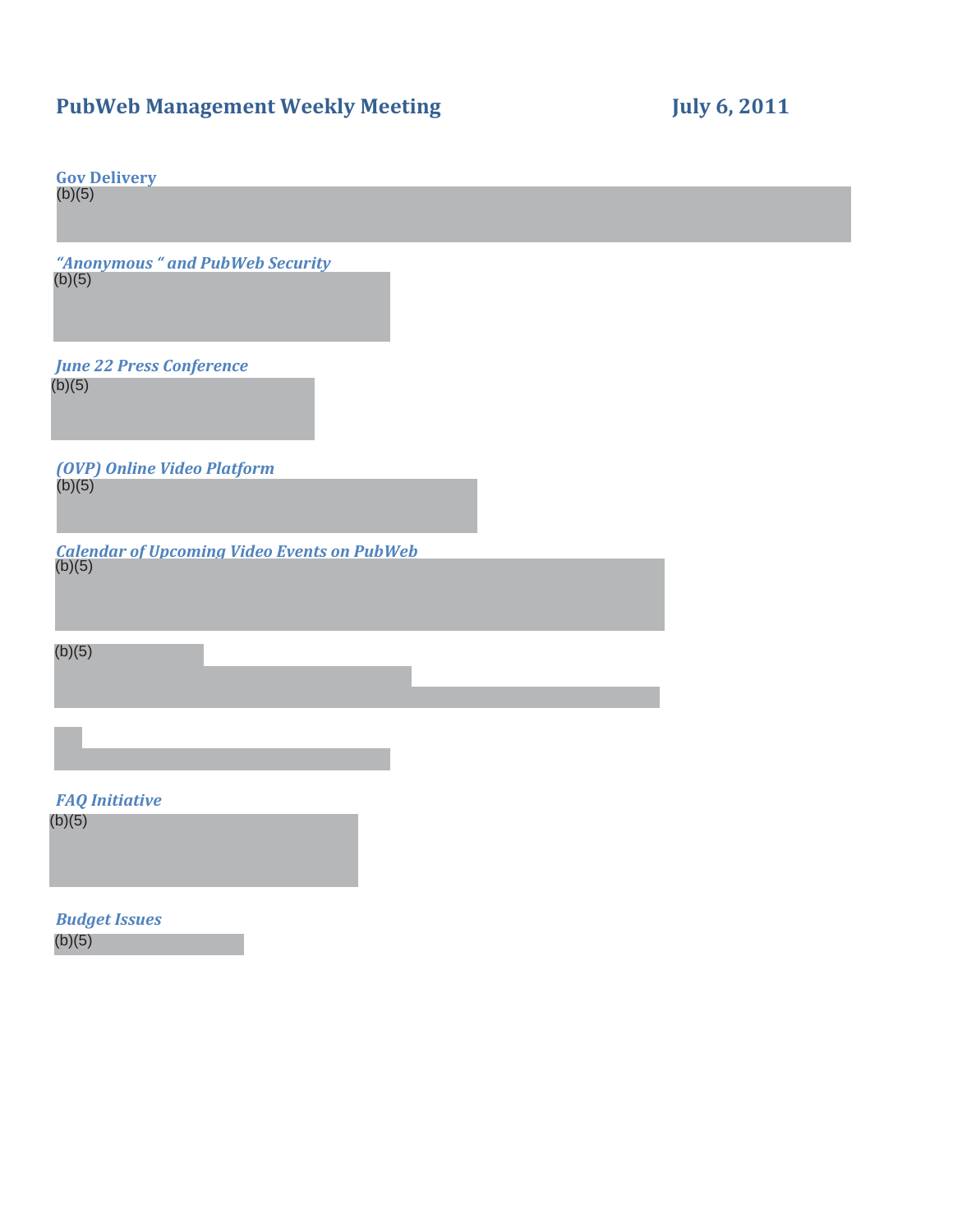# **PubWeb Management Weekly Meeting July 20, 2011**

*CFPB transfer on July 21* (b)(5)

*(OVP) Online Video Platform*  $(b)(5)$ (b)(5)

*FAQ Initiative*  $(b)(5)$ 

*Executive Order 13571 on Streamlining Service Delivery and Improving Customer Service* (b)(5)

*Mobile version of site* (b)(5)

*Budget Issues*  $(b)(5)$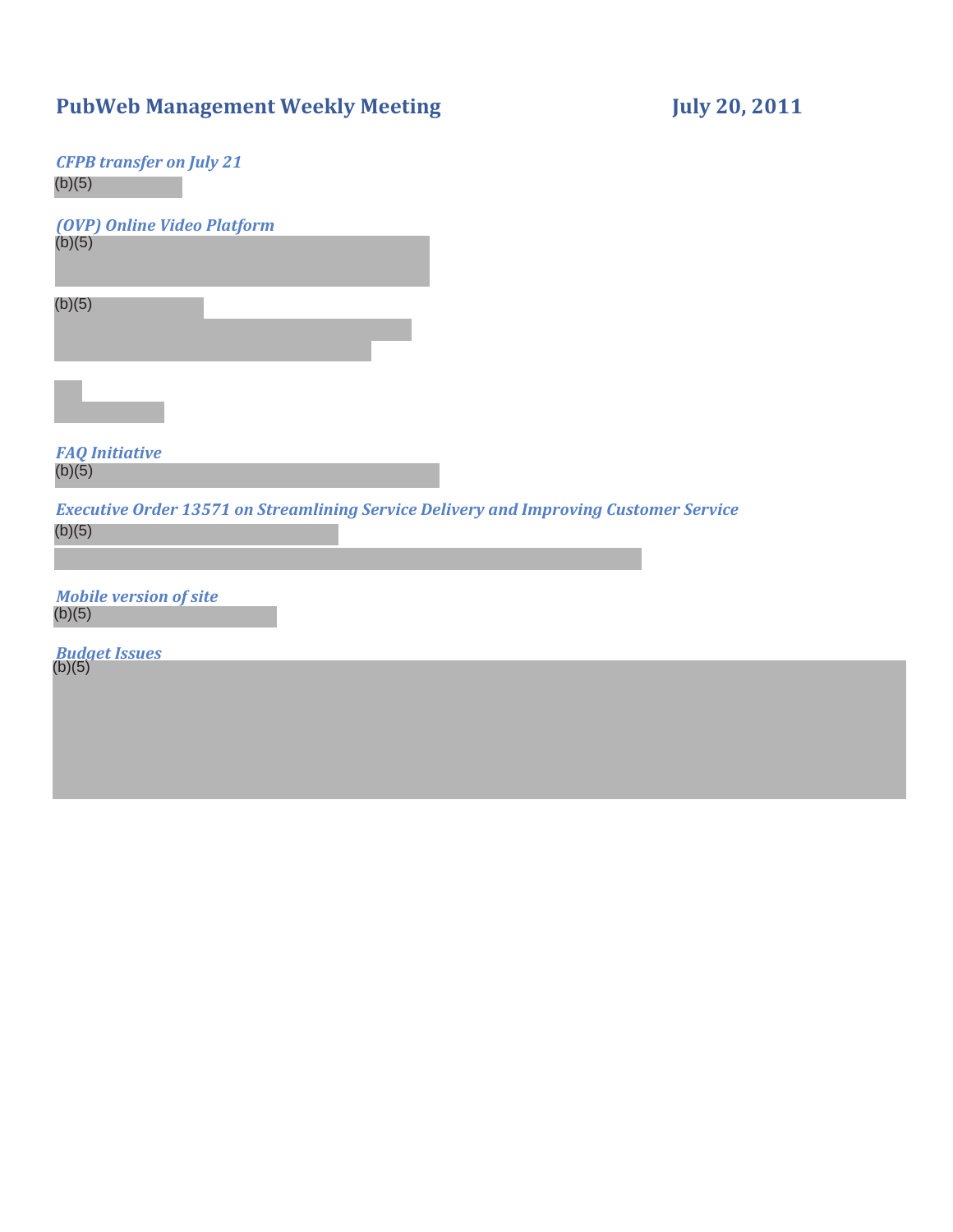# **PubWeb Management Weekly Meeting September 14, 2011**



### *Network Issues*



### *Video*

Welcome to Lee Caughron, new manager of Digital Media Services

(b)  $(5)$ 

### *FAQ Initiative*

 $(b)(5)$ 

 $(b)(5)$ 

### *Research & Data Redesign* (b)(5)

*Budget Issues*

(b)(5)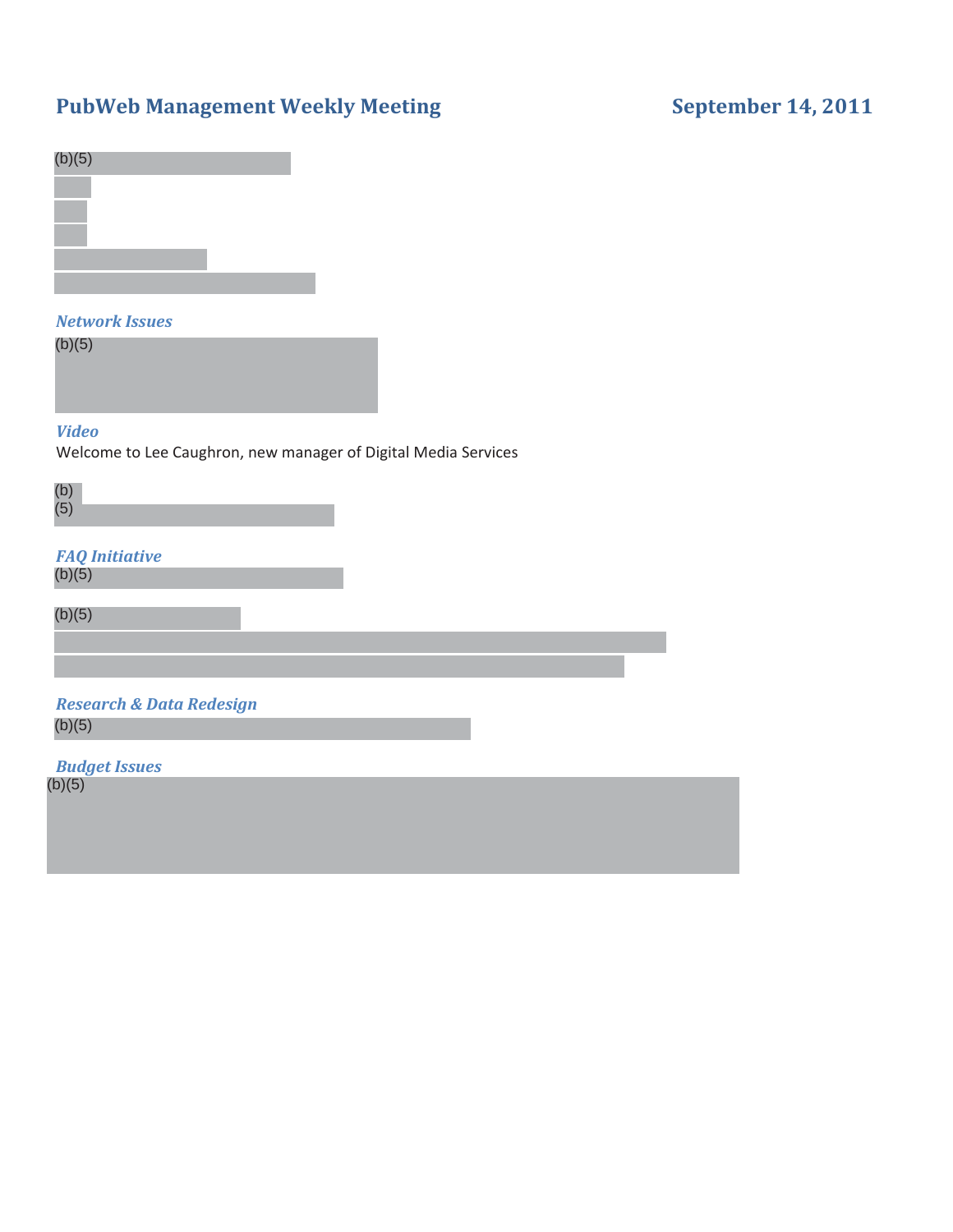# **PubWeb Management Weekly Meeting September 28, 2011**

### *FOMC Statement*

Successful launch of MEP pages in addition to statement and FAQs

| $\sim$<br>$\overline{\phantom{0}}$<br>(b)(5) |  |  |  |
|----------------------------------------------|--|--|--|
| <i>Video</i><br>(b)(5)                       |  |  |  |
|                                              |  |  |  |
| (b)(5)                                       |  |  |  |
|                                              |  |  |  |
|                                              |  |  |  |
|                                              |  |  |  |
|                                              |  |  |  |
| (b)(5)                                       |  |  |  |
|                                              |  |  |  |
|                                              |  |  |  |
|                                              |  |  |  |

*Research & Data Redesign*

(b)(5)

*Other Items*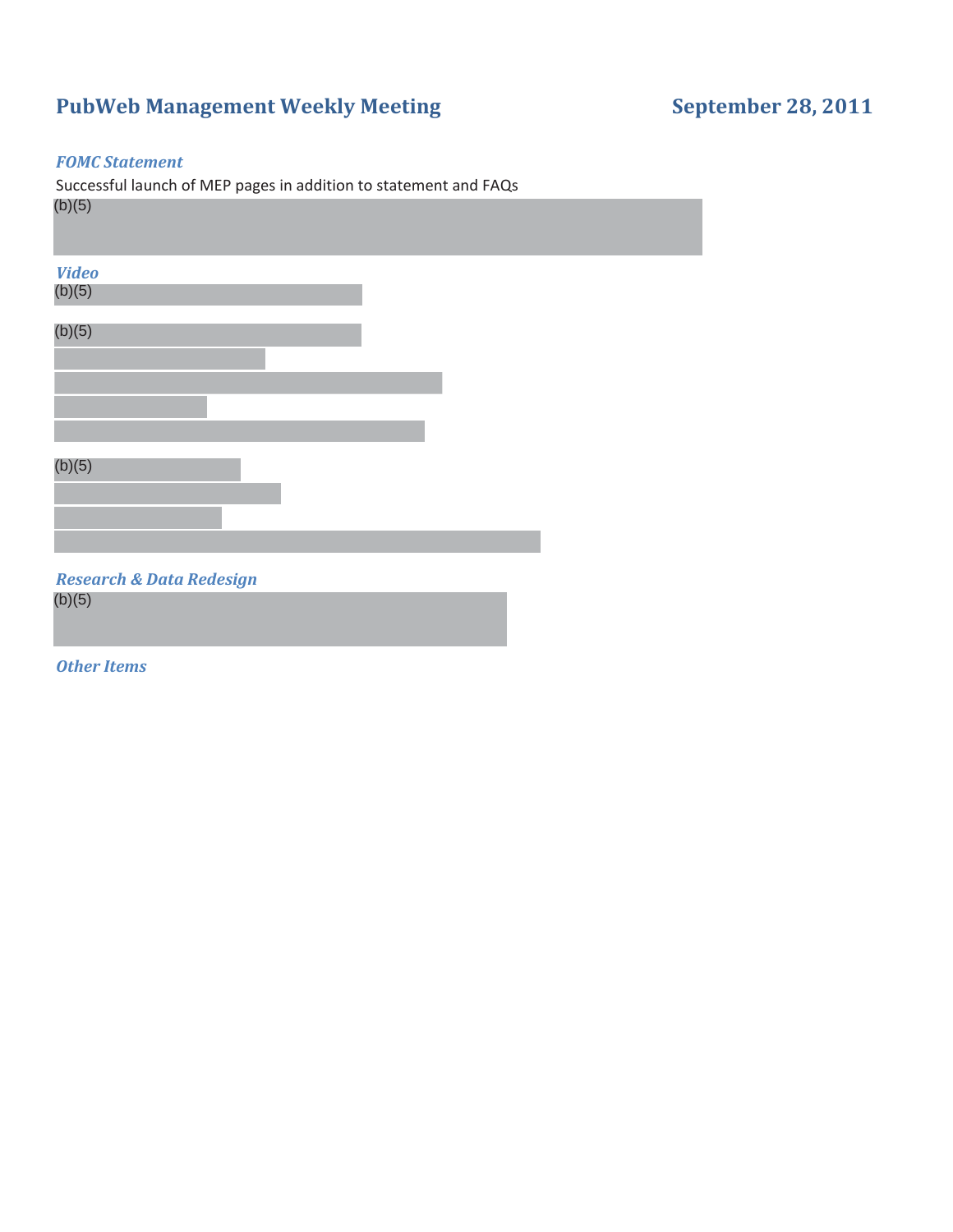# PubWeb Management Weekly Meeting **December 8, 2011**

| <b>ColdFusion to .NET migration priorities</b><br>$H2A - Approved, (b)(5)$                            |                    |
|-------------------------------------------------------------------------------------------------------|--------------------|
| (b)(5)                                                                                                |                    |
|                                                                                                       |                    |
| <b>International Training &amp; Assistance - online catalog and registration (BS&amp;R)</b><br>(b)(5) |                    |
| <b>GovDelivery Contract Renewal (E-mail notification)</b>                                             |                    |
| (b)(5)                                                                                                |                    |
| <b>PubWeb RedDot Strategic Initiatives (as established by PSC)</b><br>(b)(5)                          |                    |
| <b>Securities Underwriting and Dealing Subsidiaries</b><br>(b)(5)<br>Start date: 10/1/10              |                    |
| <b>Financial Holding Companies</b><br>Start date: 10/1/10 (b)(5)<br>Start date: 10/1/10               |                    |
| <b>Board Meetings</b><br>(b)(5)                                                                       |                    |
| Start date: 9/27/10<br>(b)(5)                                                                         |                    |
| <b>Project Status Check</b><br>(b)(5)                                                                 |                    |
| <b>BDM</b><br>(b)(5)                                                                                  | (b)(5)             |
|                                                                                                       |                    |
|                                                                                                       | Z.1 Tool<br>(b)(5) |
|                                                                                                       |                    |
|                                                                                                       |                    |
| <b>Research</b>                                                                                       | <b>BS&amp;R</b>    |
| <b>DDP FLEX</b> - launched November 24                                                                | (b)(5)             |
| <b>Statistical Release redesign</b>                                                                   |                    |
| (b)(5)                                                                                                |                    |
| <b>Regulatory Reform</b>                                                                              |                    |

Lending disclosures posted last Wednesday. (b)(5)

Milestones updated yesterday.

.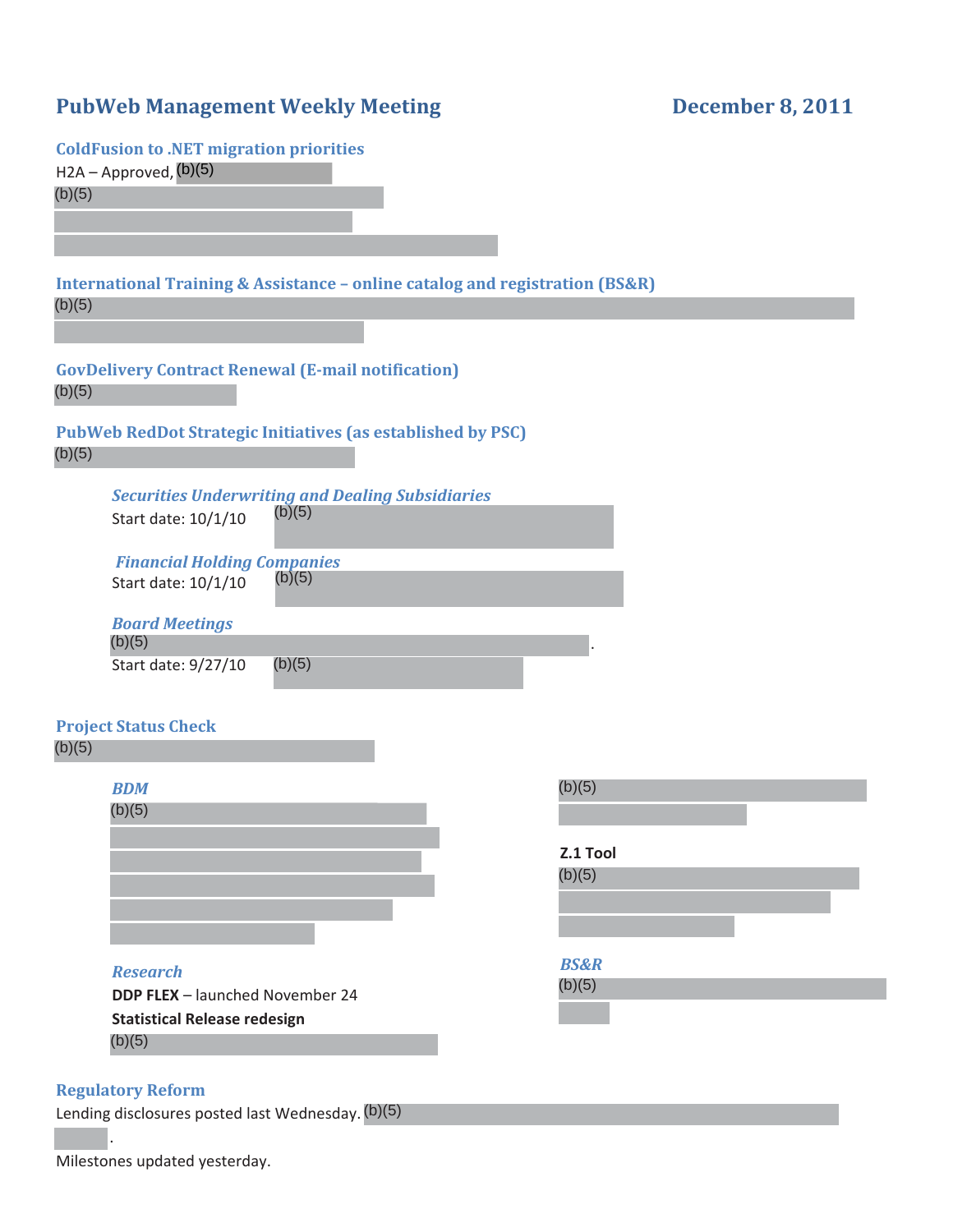### **Digital Media Services**

 *Online Video Platform (OVP)* 

(b)(5) (b) contract has been awarded to Brightcove. (b)(5)

**Other Issues**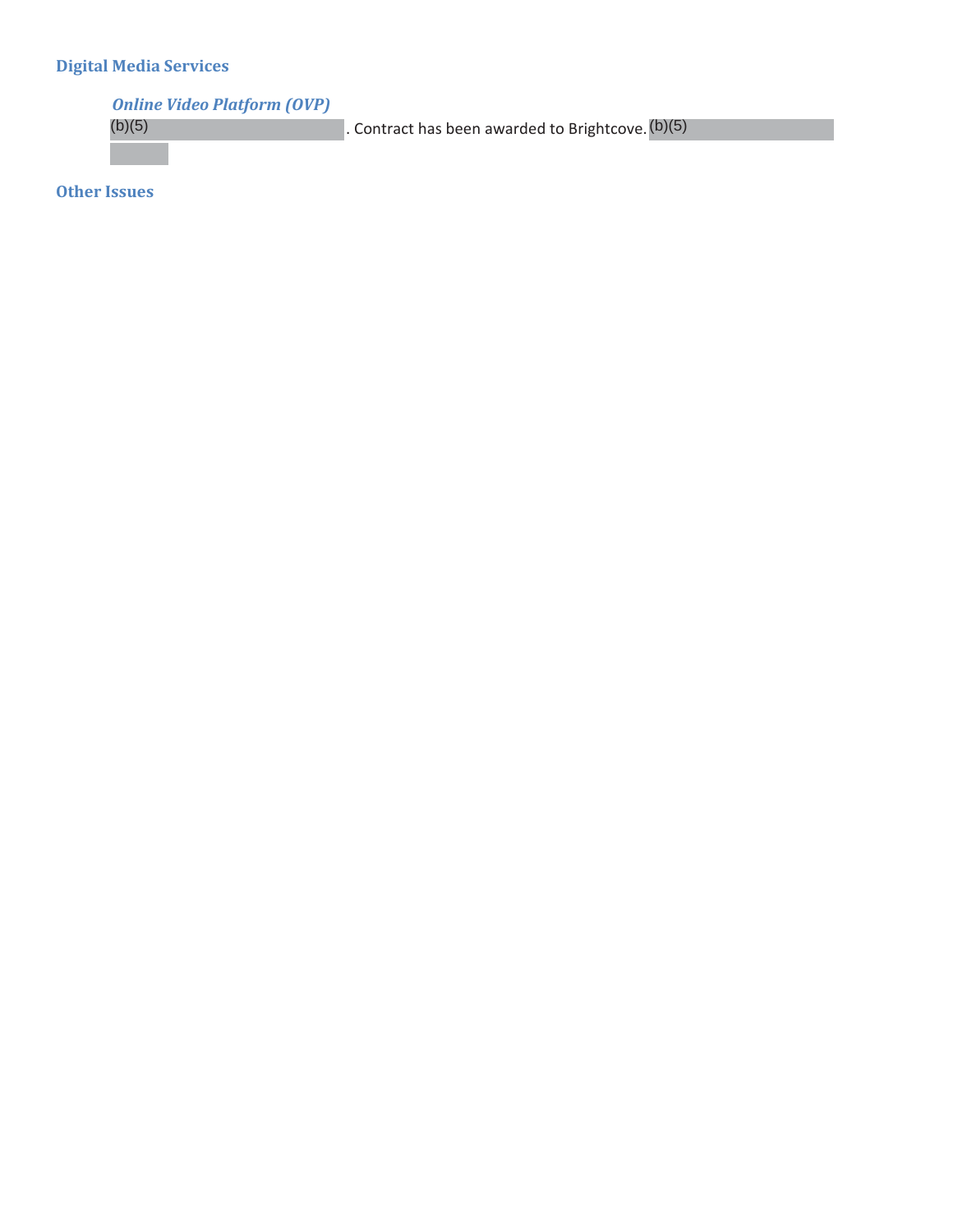# **PubWeb Management Meeting January 11, 2012**

*PubWeb Priorities for 2012*

(b)(5)

*Research & Data Redesign*

Launched at the end of December (b)(5)

| Data Download Program<br>(b)(5) |  |
|---------------------------------|--|
| (b)(5)                          |  |
| (b)(5)                          |  |
| <b>FOMC</b><br>(b)(5)           |  |
|                                 |  |

*OMWI/Diversity and Inclusion*

*Video*  $(b)(5)$  $(b)(5)$ 

*Currency Website* (b)(5)

*Other Items*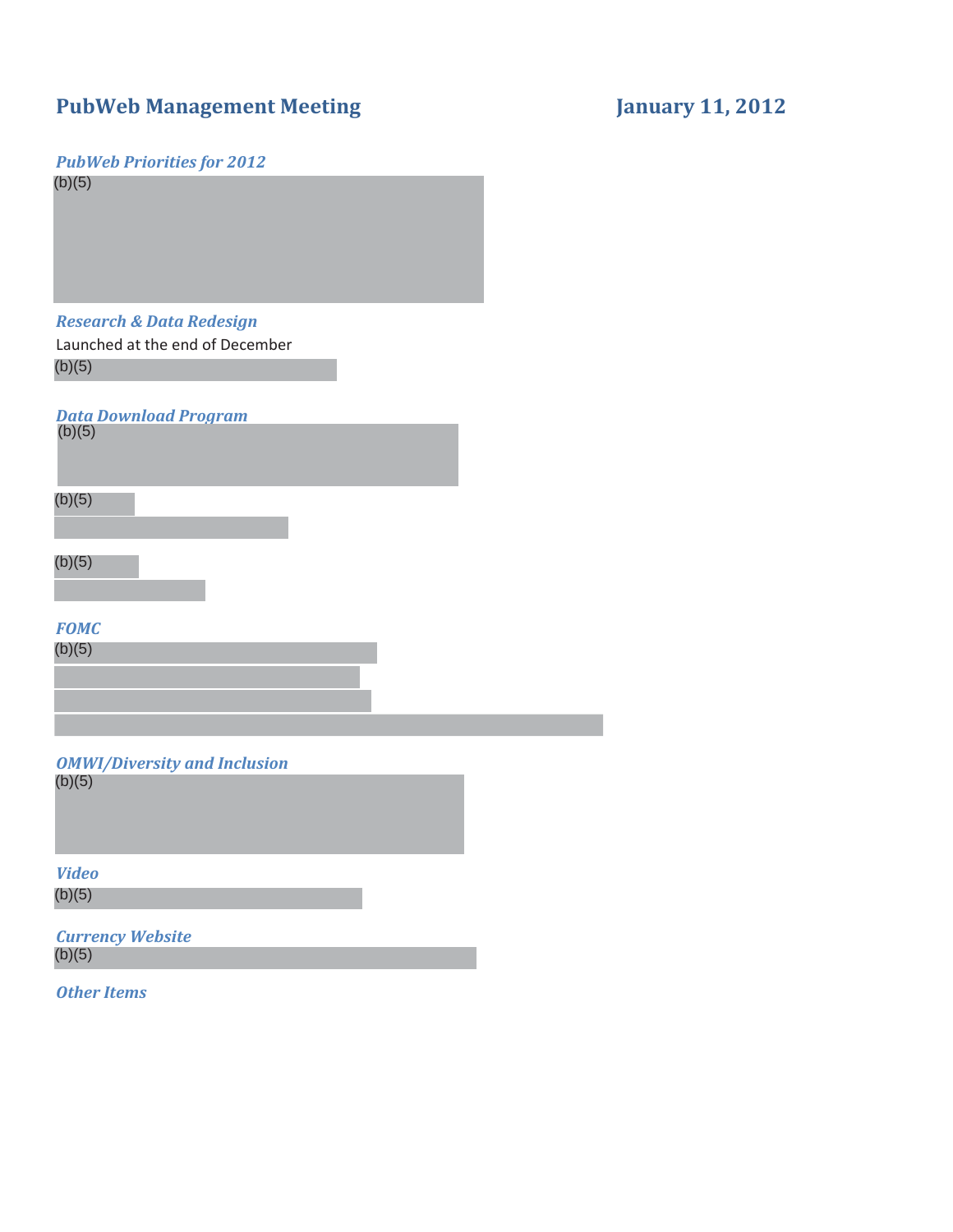### **PubWeb Management Meeting February 8, 2012**

### *Staff Updates*

*Congratulations to Glenn and Edgar!*Glenn has been promoted to Deputy Associate Director for Network Systems, and Edgar has been appointed to assistant director for the Supervisory Reports Branch.

*Congratulations and welcome to Sherrie Warren!* Sherrie has been promoted to deputy associate director and will replace Glenn on the PubWeb Management Team.

Status of acting manager for IT PubWeb

### *New and Upcoming Projects*

| (b)(5)                                        |
|-----------------------------------------------|
|                                               |
|                                               |
| (b)(5)                                        |
| <b>PubWeb Design and Navigation Refresh</b>   |
| (b)(5)                                        |
| <b>ColdFusion to .NET migration</b>           |
| (b)(5)                                        |
|                                               |
| <b>Research &amp; Data Redesign</b><br>(b)(5) |
|                                               |
| <b>Data Download Program</b>                  |
| (b)(5)                                        |
|                                               |
| <b>FOMC</b><br>(b)(5)                         |
|                                               |
|                                               |
| <b>Video</b>                                  |
| (b)(5)                                        |

*Other Items*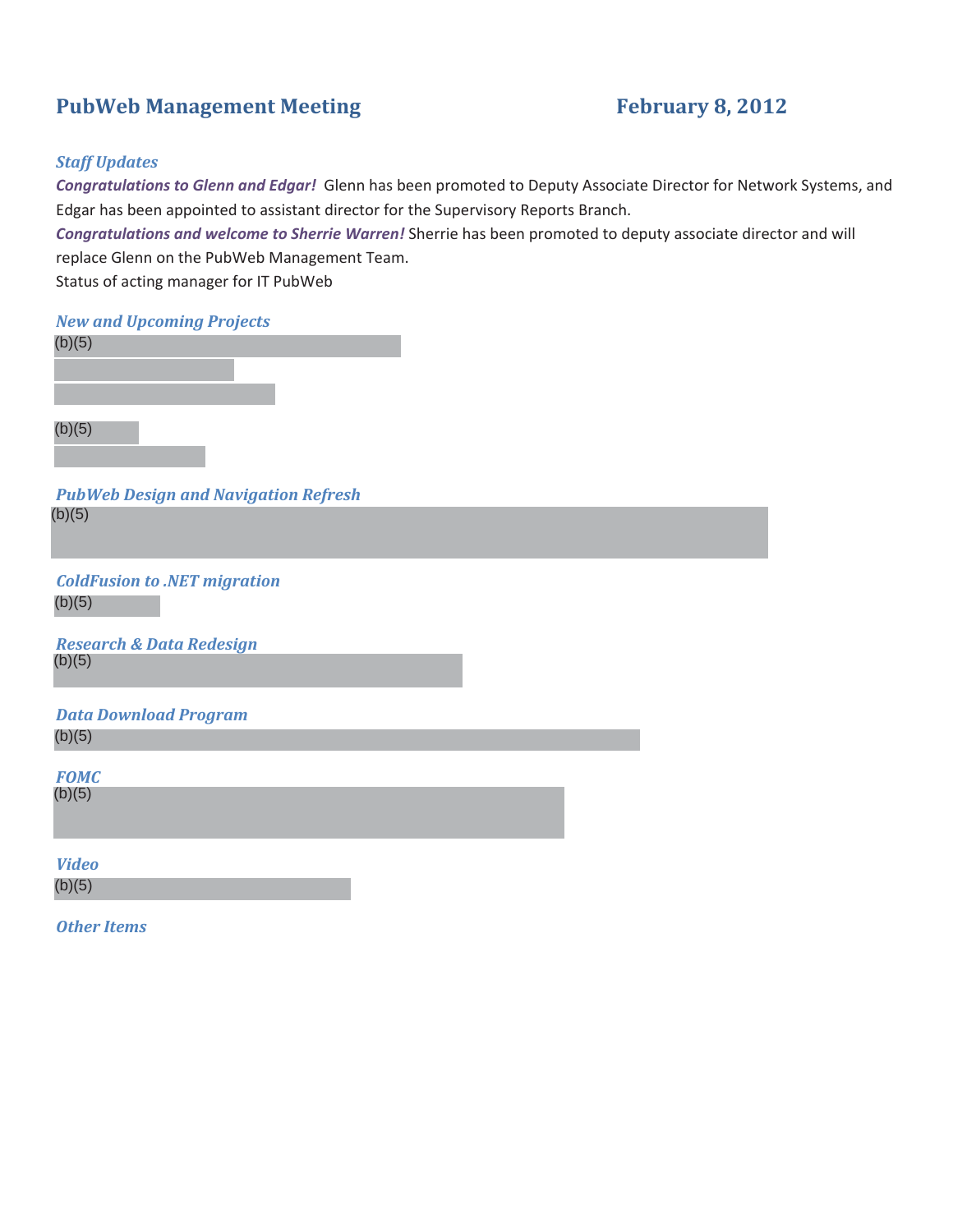# **PubWeb Management Meeting April 18, 2012**

*Project Updates New Projects* . *PubWeb Design and Navigation Refresh* . *Research & Data Priority List* (b)(5) (b)(5) (b)(5) (b)(5) (b)(5)

*Data Download Program* (b)(5)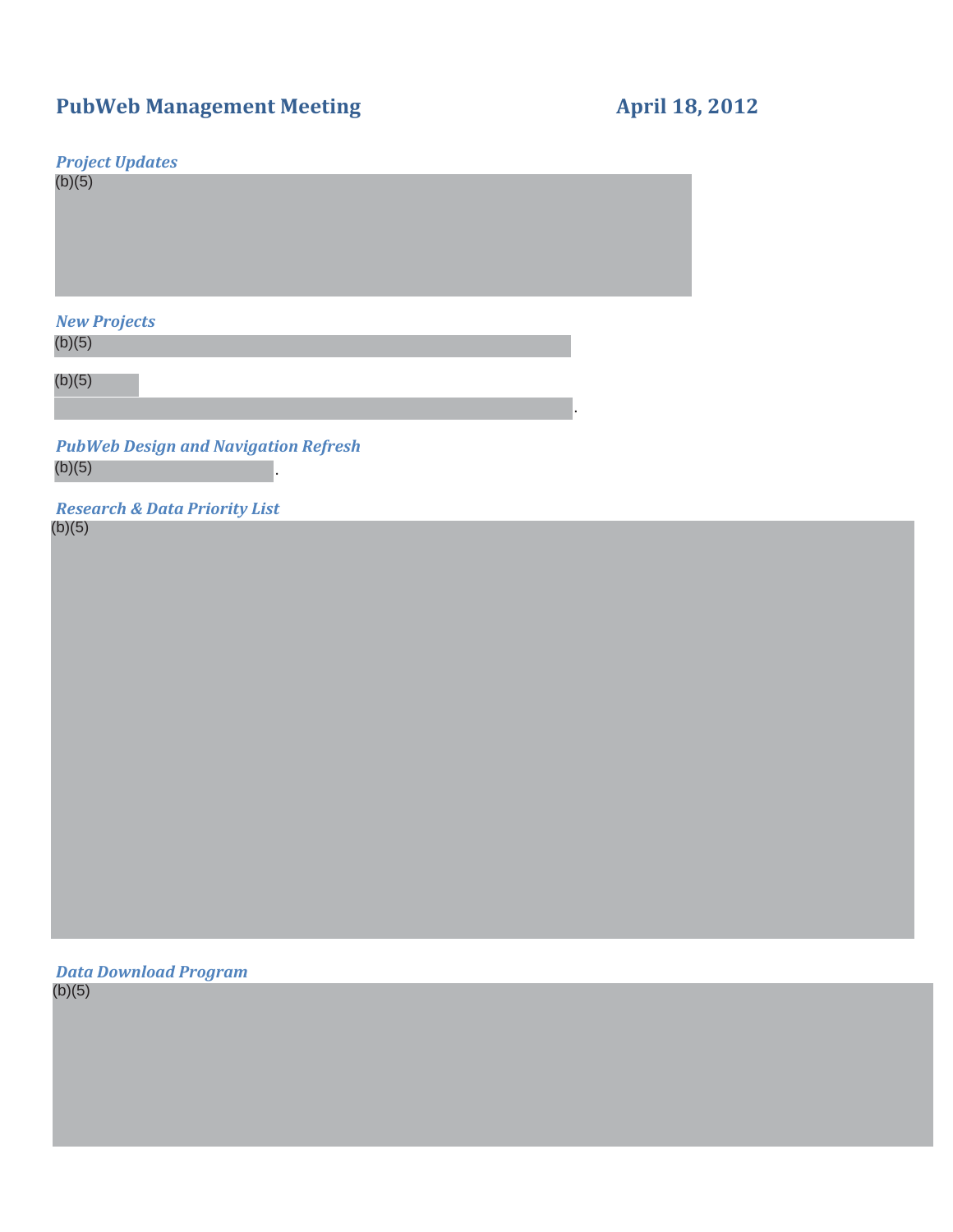### *FOMC*

(b)(5)

*Video*

(b)(5)

### *Schedule of Meetings*

Going forward, meet once a month unless urgent issues.

*Other Items*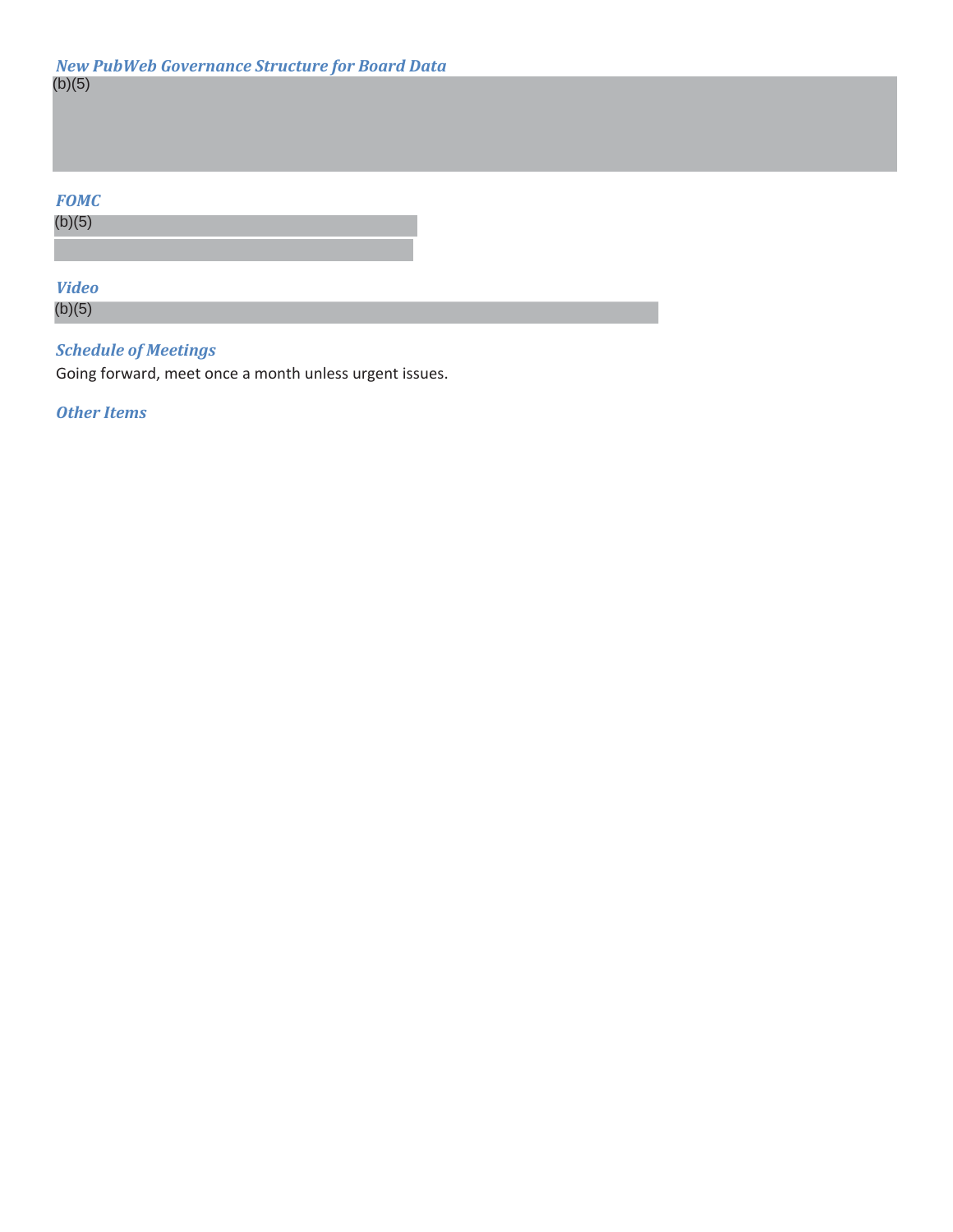# **PubWeb Management Meeting May 9, 2012**

### *RedDot Proposal*

### *Other Projects*

(b)(5)

| (b)(5)                       |  |
|------------------------------|--|
|                              |  |
|                              |  |
|                              |  |
|                              |  |
|                              |  |
| <b>Data Download Program</b> |  |
| (b)(5)                       |  |
|                              |  |

*Video*

 $(b)(5)$ 

*Other Items* (b)(5)